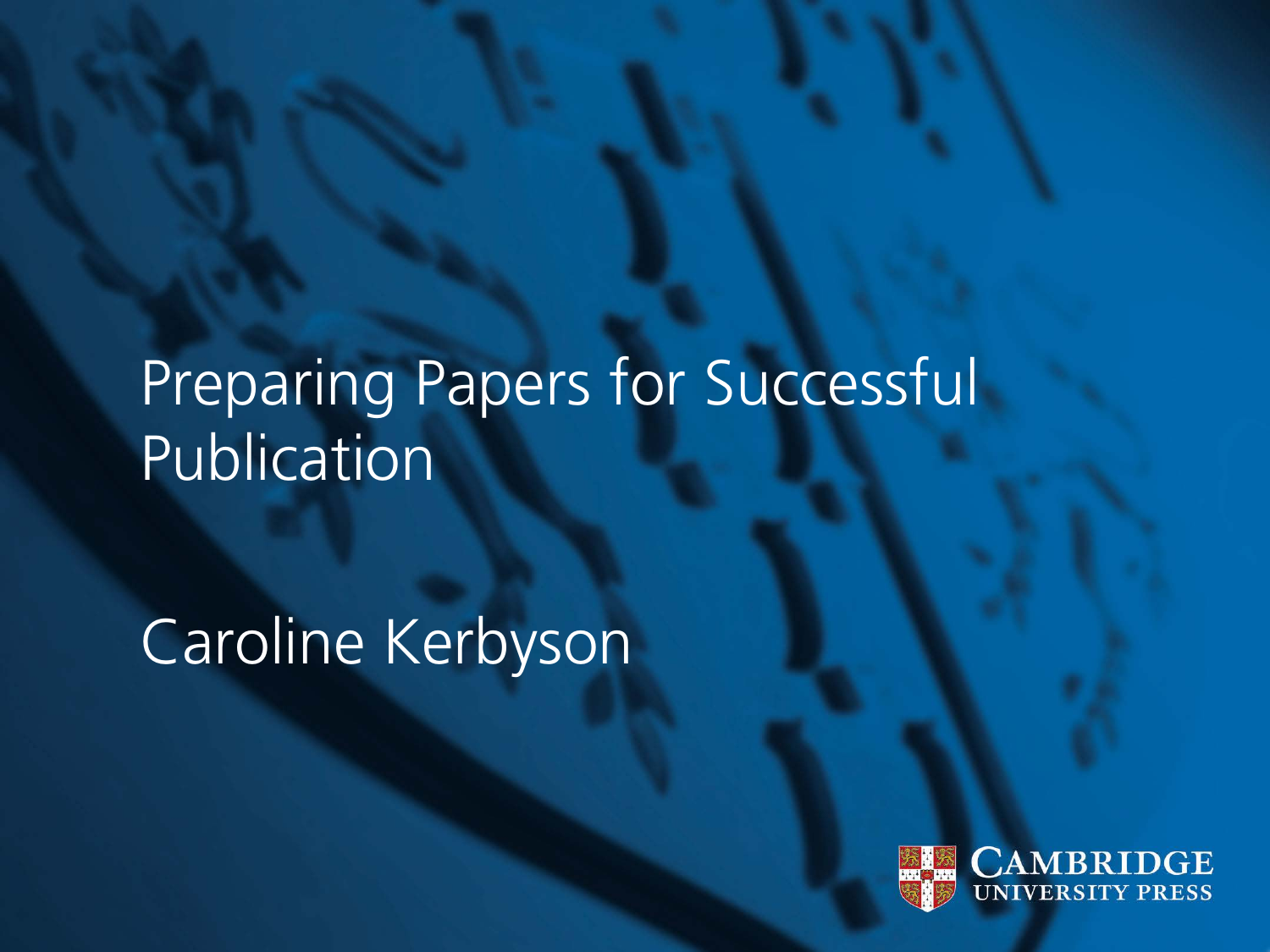#### **Overview**

- Why publish?
- Writing up your research
- Choosing a journal
- Submitting your paper
- The editorial process and peer review
- Ethics!

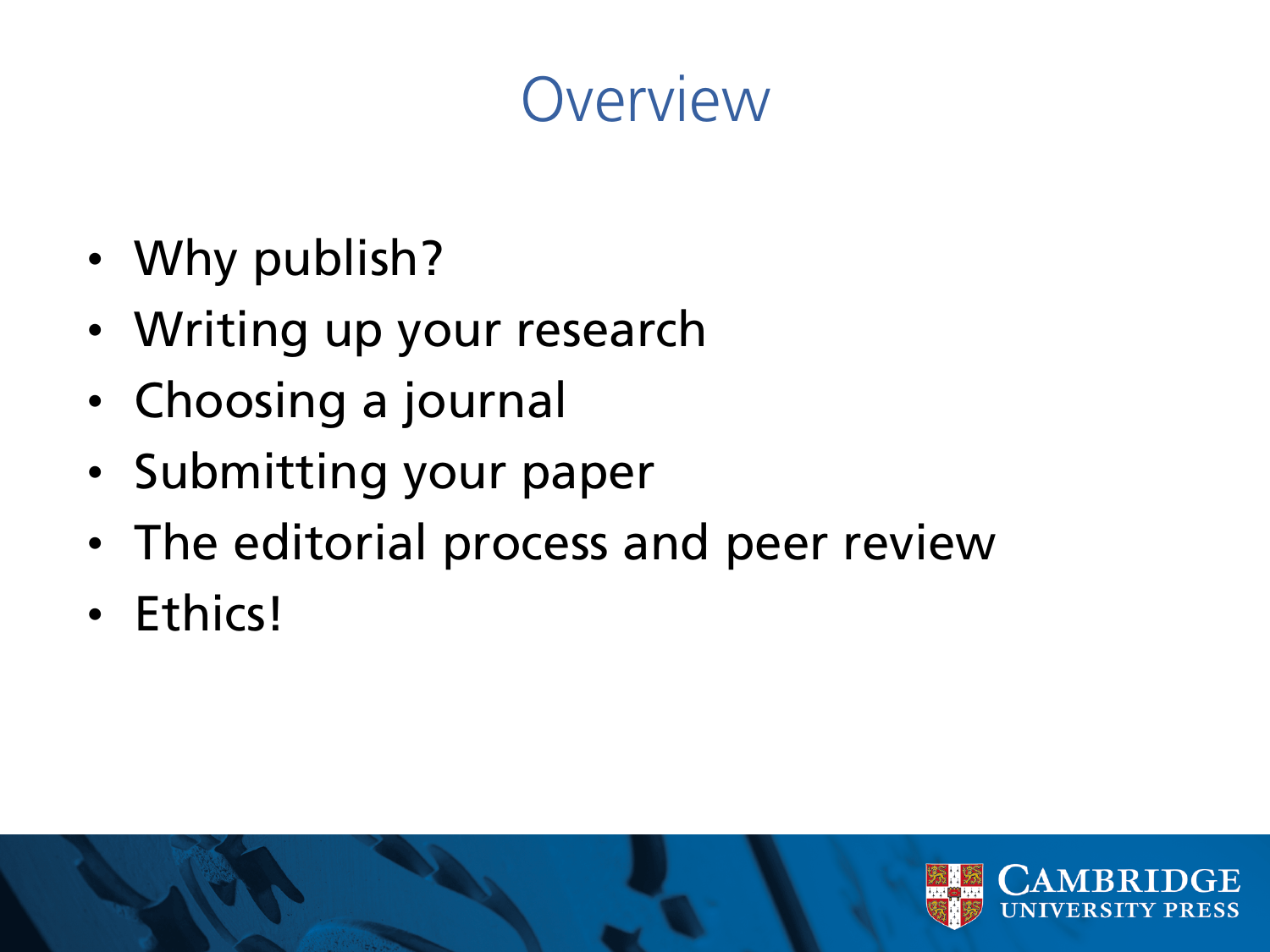# Why publish your research?

- Academic journals are the "bread and butter of research" – certainly in the natural sciences
- Making your results available to the scientific community
- To build on the existing academic literature
- Career advancement/notoriety "Publish or Perish"
- Getting in before the competition!
- Communication with peers
- Validation

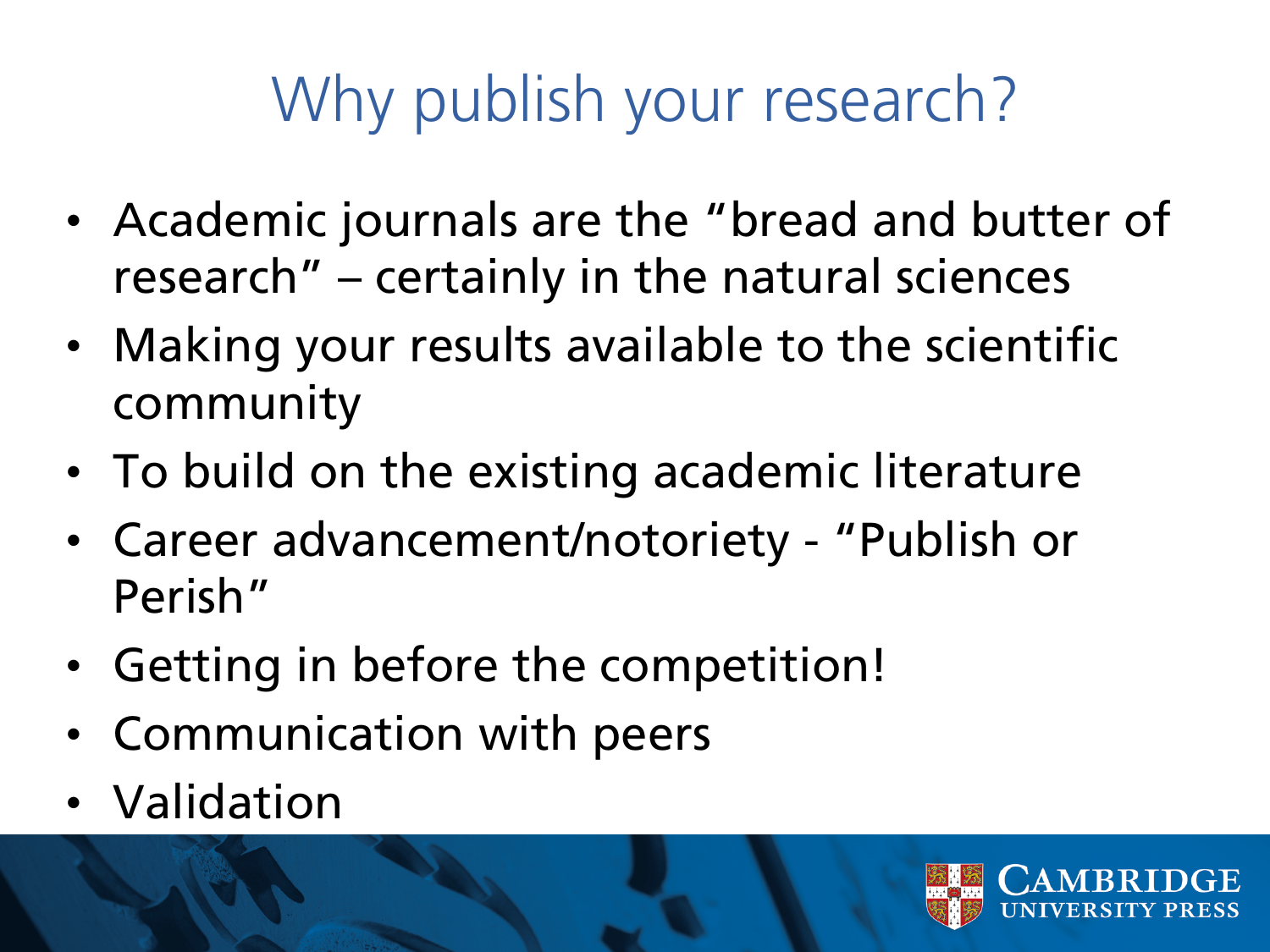## Study design & ethical approval

*Good research should be well justified, well planned, appropriately designed, and ethically approved*

(COPE: Guidelines on good publication practice)

•Research should answer specific questions, not just collect data •Protocols / methods should be agreed by all contributors •Consider statistical issues early in study design. Ensure adequate power and appropriate numbers of experimental units / participants •Formal and documented ethical approval must be obtained from an appropriately constituted research ethics committee •Research involving humans or animals will usually require a licence and full compliance with local and national regulations

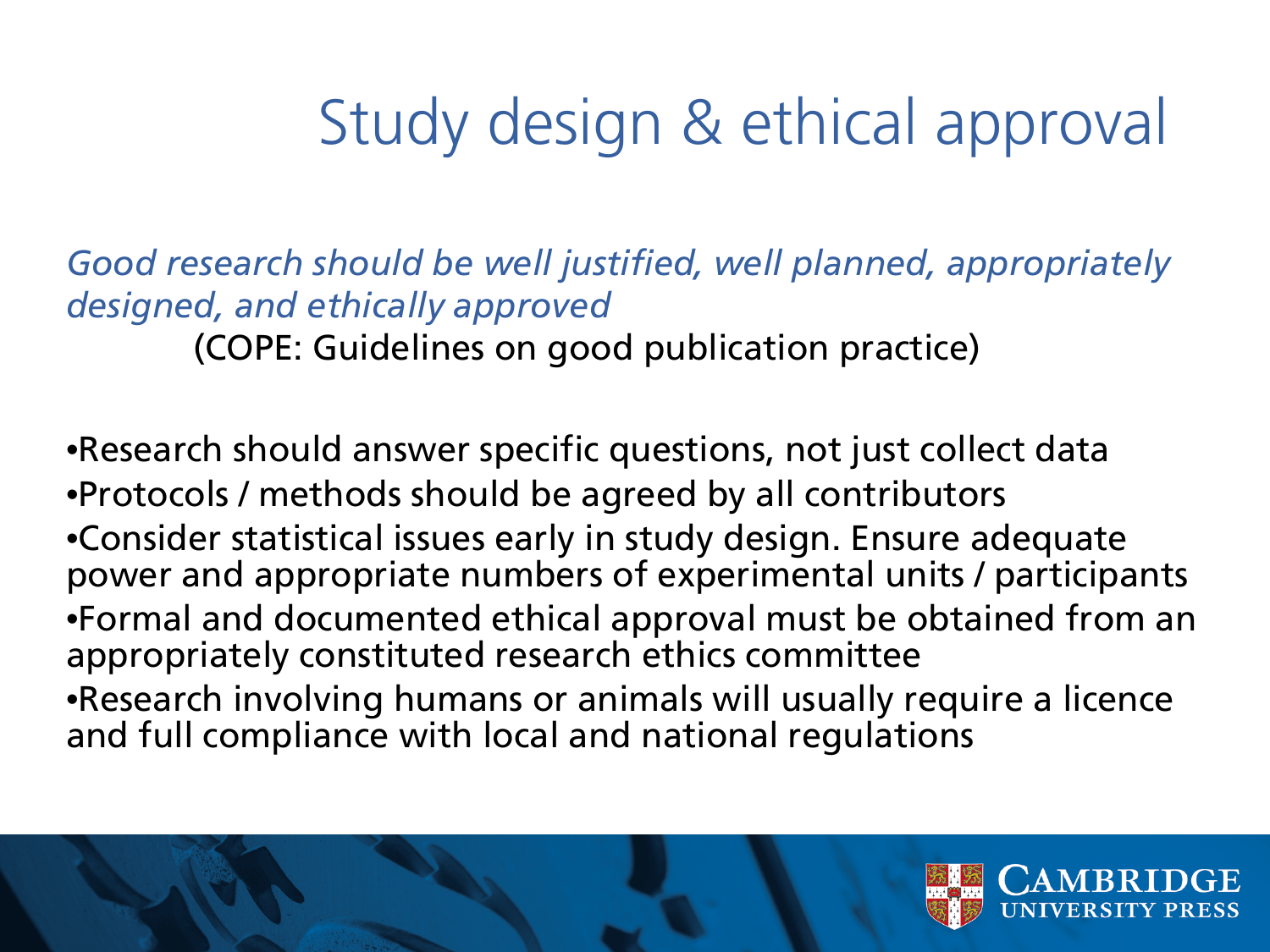## Analysis & presentation of data

Ensure your data are appropriately analysed

- •Fully declare and describe sources and methods used to obtain and analyse data
- •Inappropriately analysed data may result in misleading or false interpretation – if deliberate this is falsification of results
- •Exclusions or omissions from the data should be fully disclosed and explanations provided
- •Any issues of bias should be discussed, including how they have been dealt with in the design and interpretation
- •Manipulation of images should be declared and explained
- •Use of previously published data and/or illustrations must be declared, the source/s acknowledged, and permissions obtained

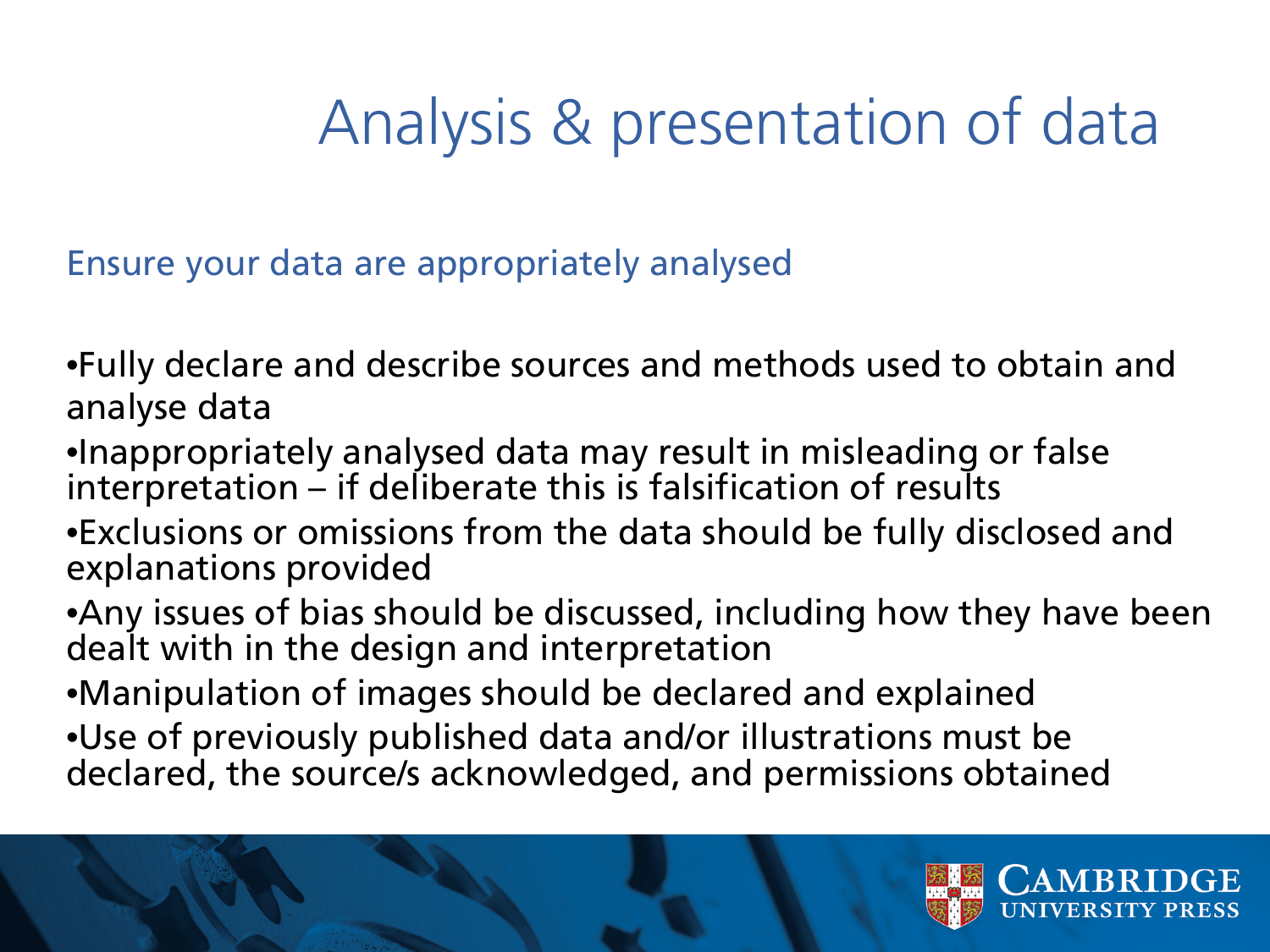#### Authorship

All authors should have contributed to the paper

- Contributions include conception, design, data collection, analysis, writing
- Authors take responsibility for the content of the paper
- All authors must be able to competently describe the paper in detail
- Avoid conflicts by deciding early who will be credited with authorship
- Conflicts of interest (financial, commercial, political, personal) potential or real – should be declared to all authors and the editor
- Similar or related publications from all authors should be declared to all authors and the editor
- INTERNATIONAL COMMITTEE OF MEDICAL JOURNAL EDITORS has a great section on authorship, defining the role of an author etc.

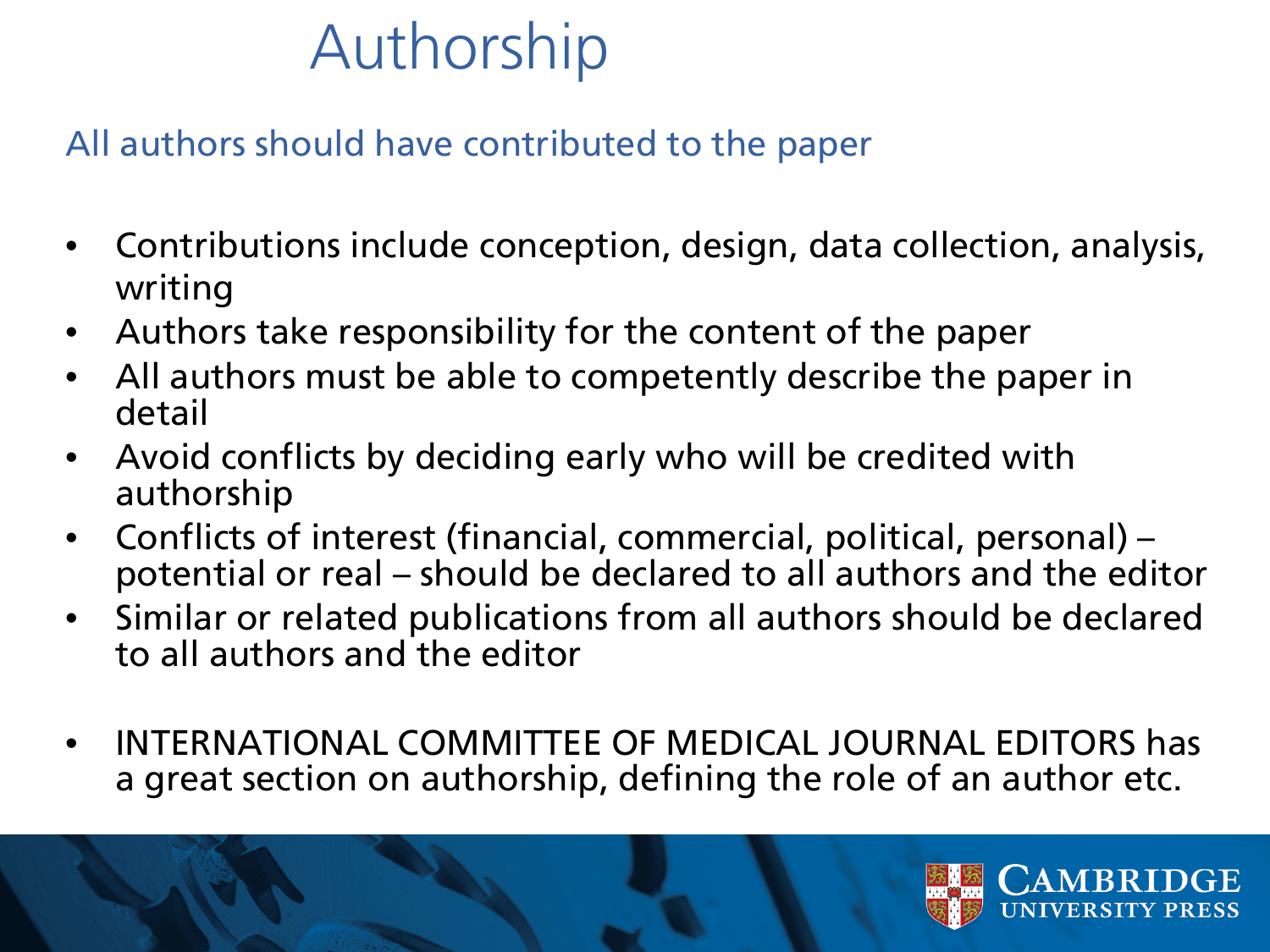# Writing a paper – key points

#### **Strong introduction**

- What is the story you are going to tell?
- **Methods** 
	- Clear, logically organised, complete
	- Could someone else repeat the study?
- **Results** 
	- Clear, logically organised, complete
	- In the most appropriate format (text, tables, *or* figures)
- **Discussion** 
	- Relevant to hypothesis or study aims
	- Emphasis on significance and implications
	- In context of existing literature

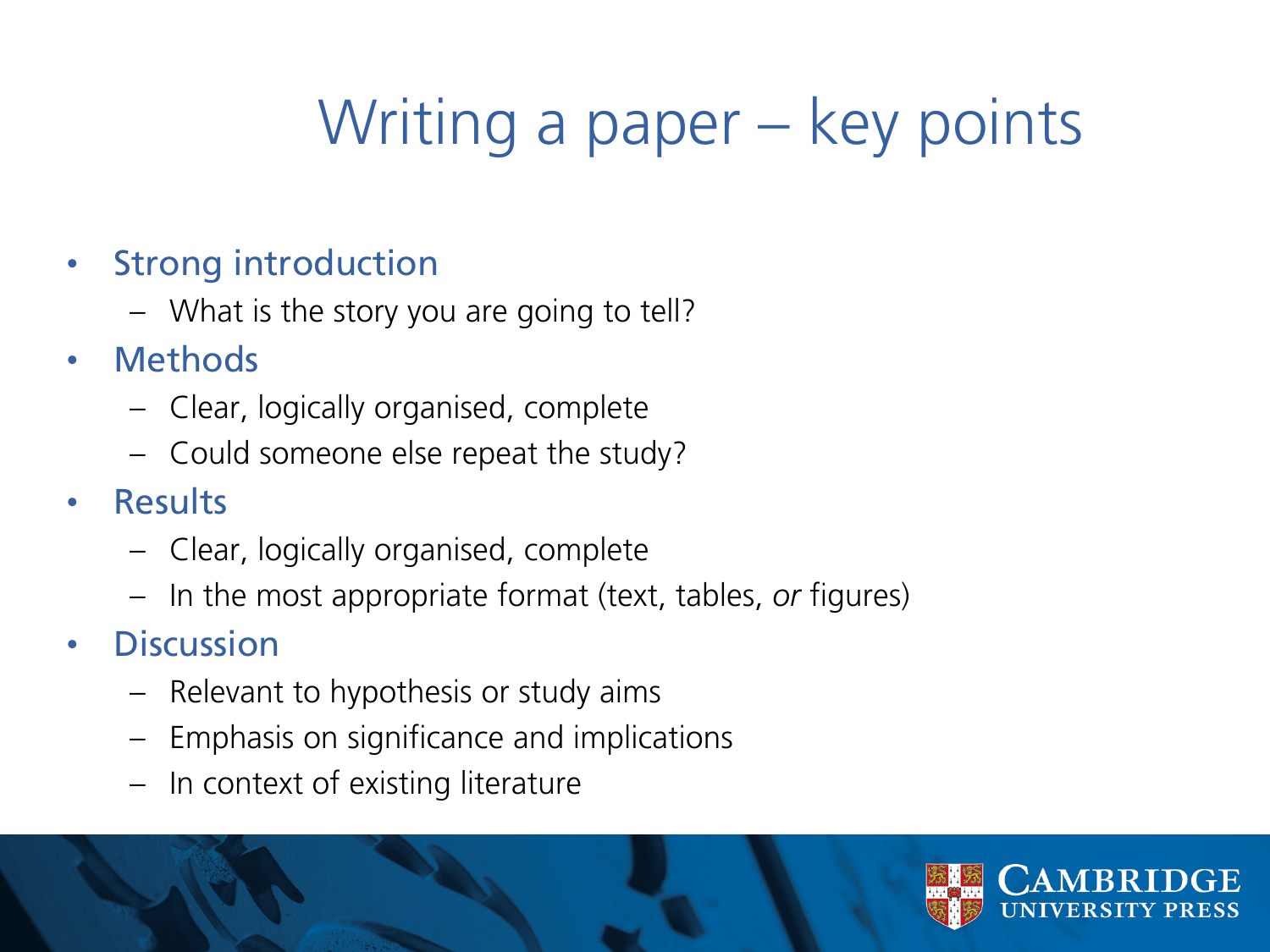#### So much data – so little space

A journal does *not* want your notebook or your thesis!

*The compulsion to include everything, leaving nothing out, does not prove that one has unlimited information; it proves that one lacks discrimination.*

S. Aaronson (1977)

*The fool collects facts; the wise man selects them.* J. W. Powell (1888)

Be concise – short and to the point is most effective

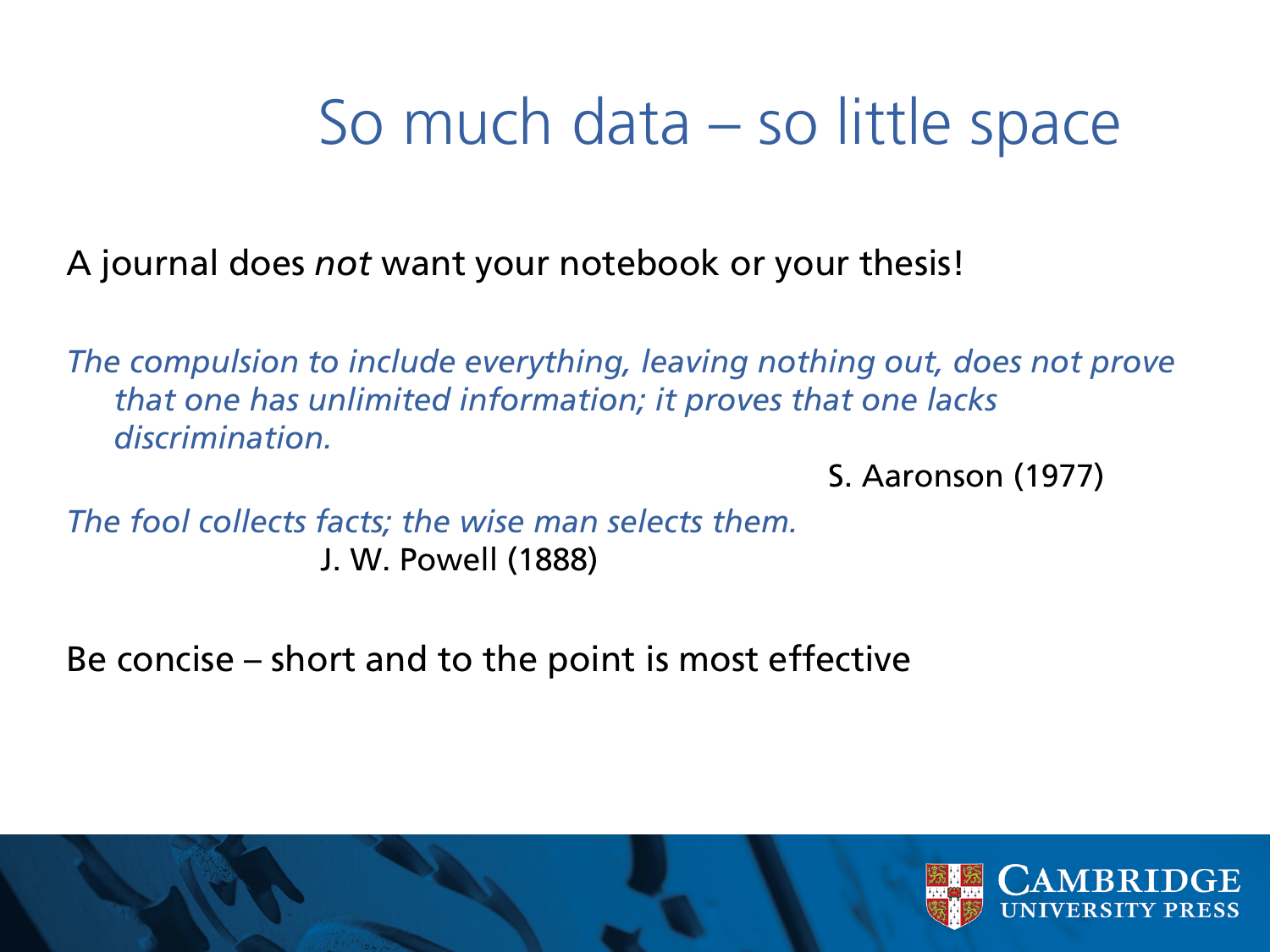#### Attracting readers

Your paper is competing with many others for the attention of editors, referees, and readers

#### • Title

–Brief, interesting, accurate

–Should be engaging, accurate and appropriate

#### • Abstract

–Attract readers to your paper

–Aim for four sections: why, how, what, and implications

- –Include important keywords for searching
- –Make it clear, make it easy to read

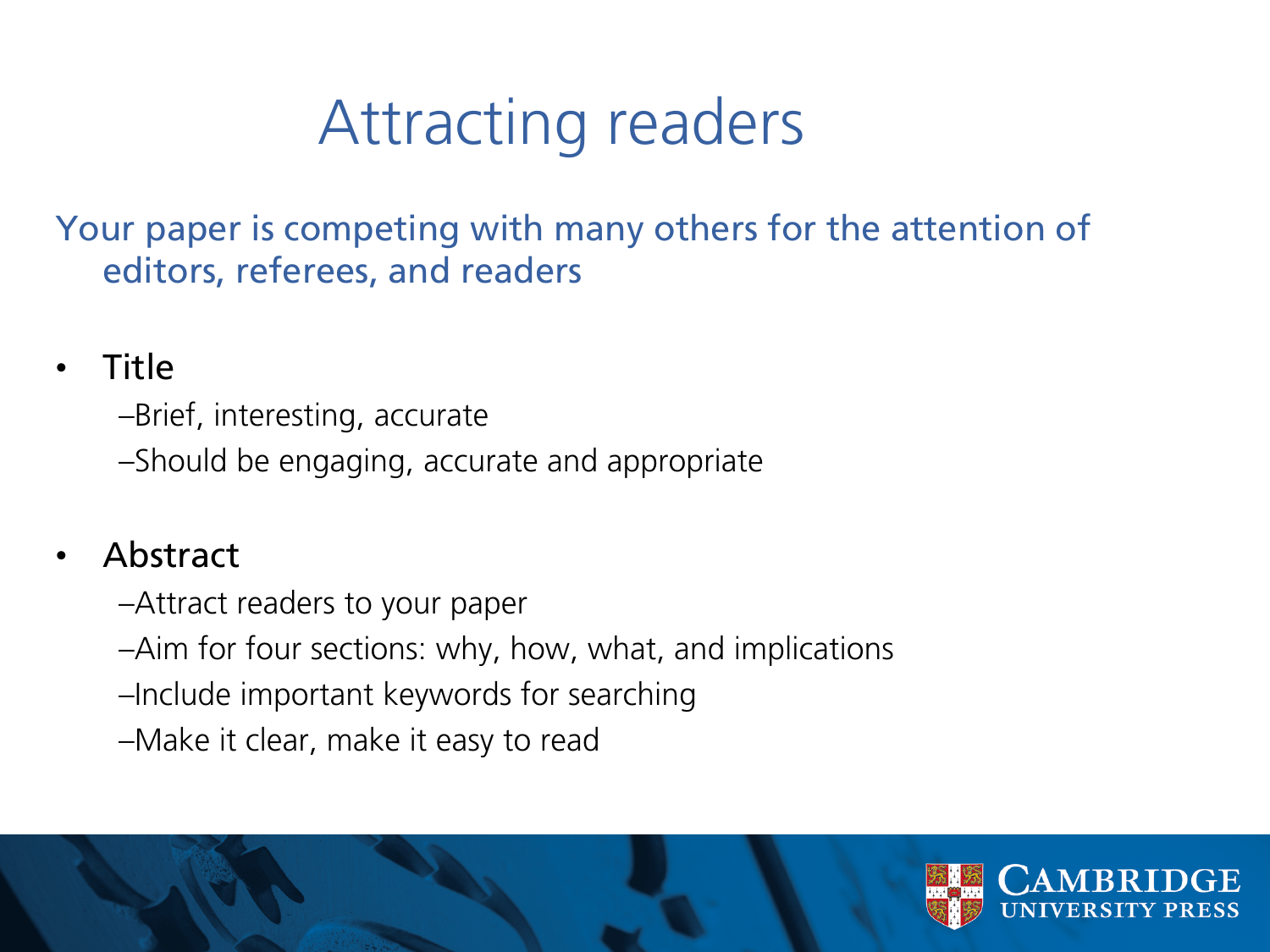- 1. How Diversity Works
- 2. United States Health Care Reform: Progress to Date and Next Steps
- 3. The irreversible momentum of clean energy
- 4. Overview of active cesium contamination of freshwater fish in Fukushima and Eastern Japan
- 5. Experimental evidence of massive-scale emotional contagion through social networks
- 6. The next wave of deaths from Ebola ? the impact of health care worker mortality
- 7. Why Most Published Research Findings Are False
- 8. When Facts Backfire
- 9. Medical error—the third leading cause of death in the US
- 10. What Are the Potential Effects of the Graham-Cassidy ACA Repeal-and-Replace Bill? Past Estimates Provide Some Clues

Honourable mention: Simulations back up theory that Universe is a hologram



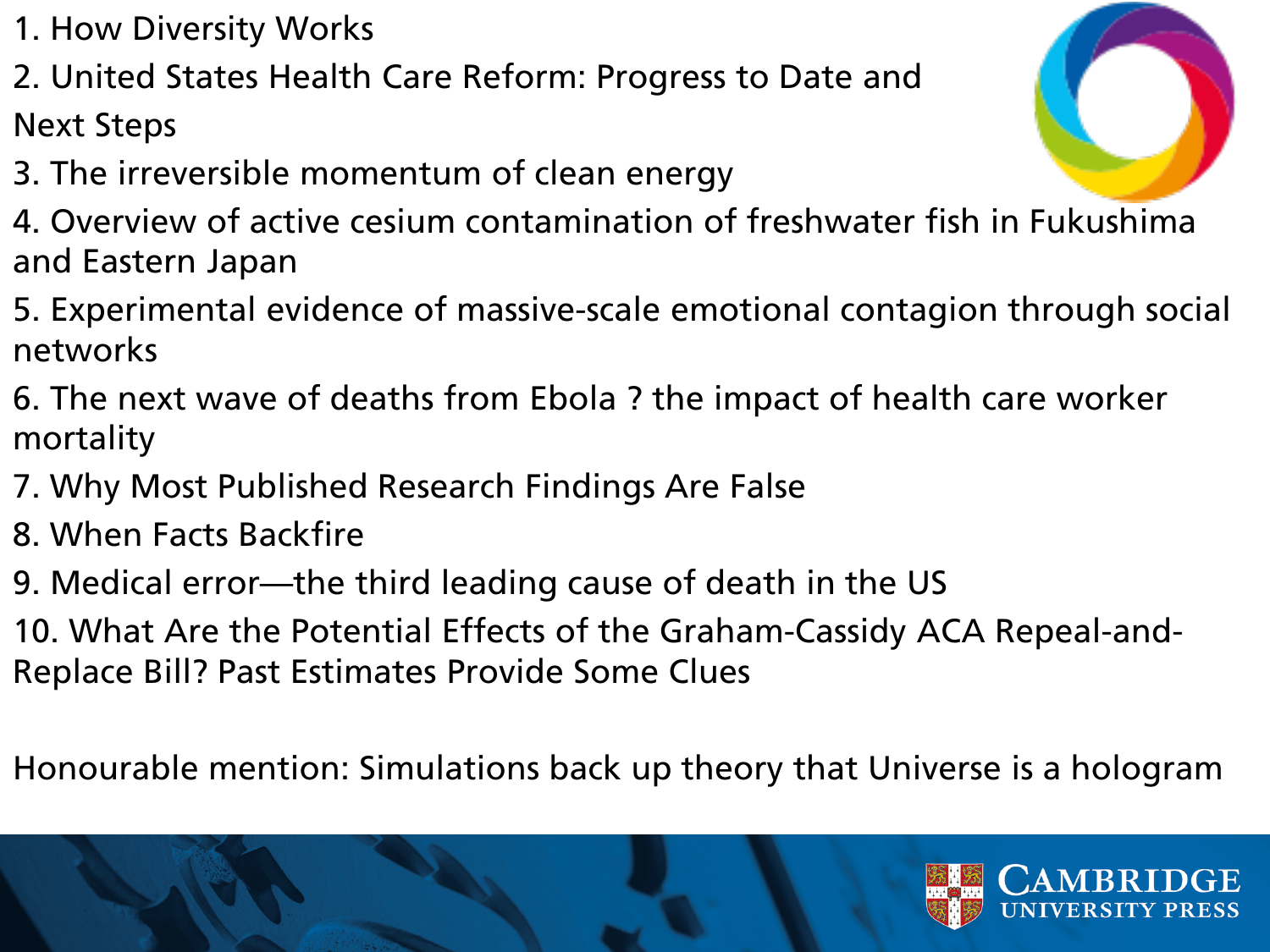# Free Courses in Scientific Writing

#### Writing in the Sciences

About this course: This course teaches scientists to become more effective writers, using practical examples and exercises. Topics include: principles of good writing, tricks for writing faster and with less anxiety, the format of a scientific manuscript, peer review, grant writing, ethical issues in scientific publication, and writing for general audiences.

Who is this class for: This course is for undergraduate and graduate students; medical students; scientists; medical professionals; and science writers.

**Created by: Stanford University** 

Stanford **University** 

#### https://www.coursera.org/learn/sciwrite/#

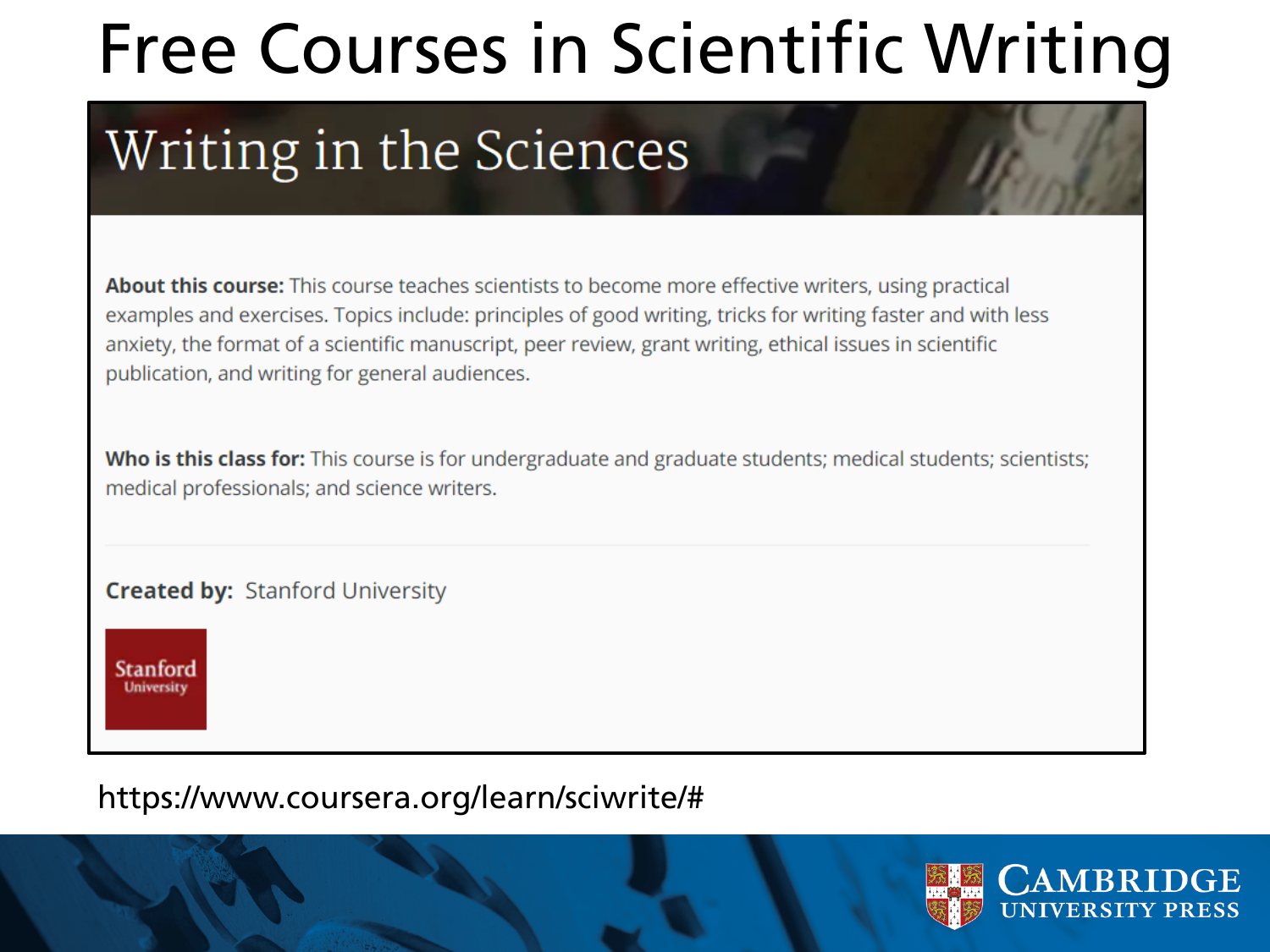## Where to Publish Your Research?

- Ask for expert advice your academic advisor or your peers
- Each field will have its own specialist journals
- Chances of getting rejected from the most sought after journals is higher
- Choose a journal which suits the tone of your work
- Don't let your paper drift around the journalsphere for too long!

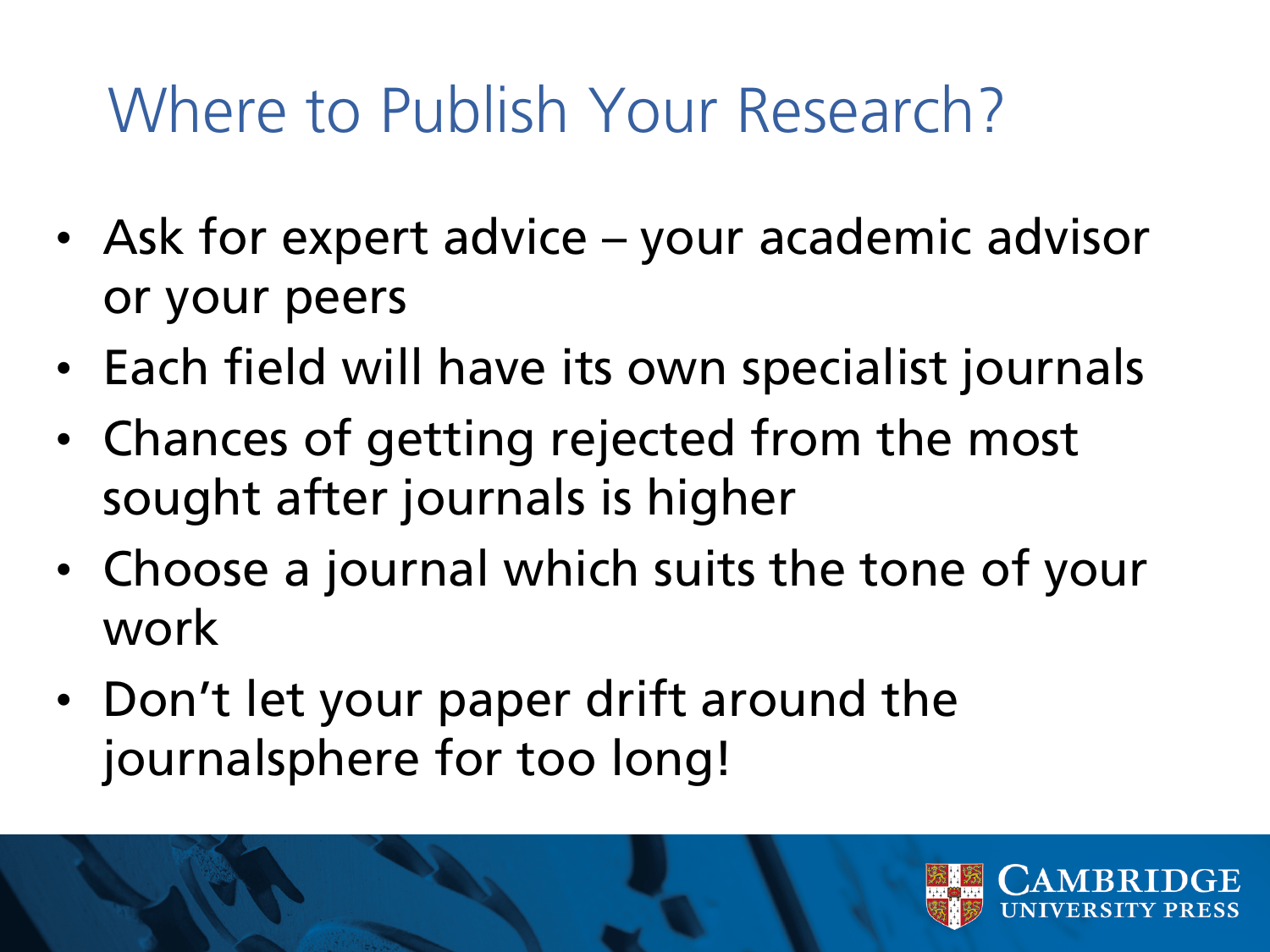

"Venom on ice:

Antarctic

First insights into





"A central role for venom in predation by *Varanus komodoensis* (Komodo Dragon) and the extinct giant *Varanus* (*Megalania) priscus*)"

octopus venoms"<br>Venom proteomic characterization and relative antivenom neutralization of two medically important Pakistani elapid snakes (*Bungarus sindanus* and *Naja naja*)"





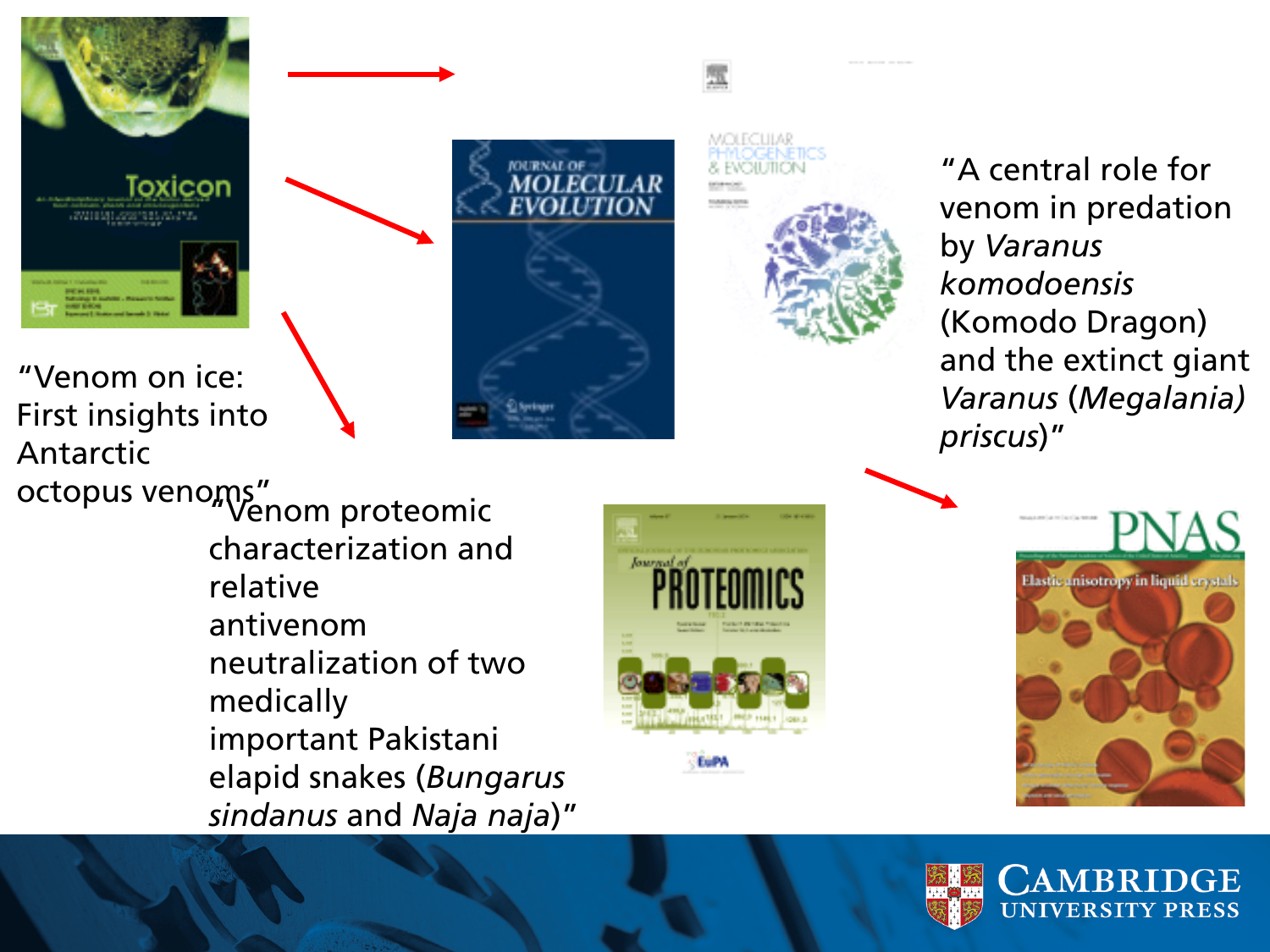# **Submitting**

- Make sure you have clearly read the "Instructions for Contributors"
- Correct formatting for that particular journal: length, style, format, type of file, and how to submit
- Make sure your article is the best that it can be!
- Make sure that you have secured the necessary permissions for material used in the article – quotes, pictures etc.

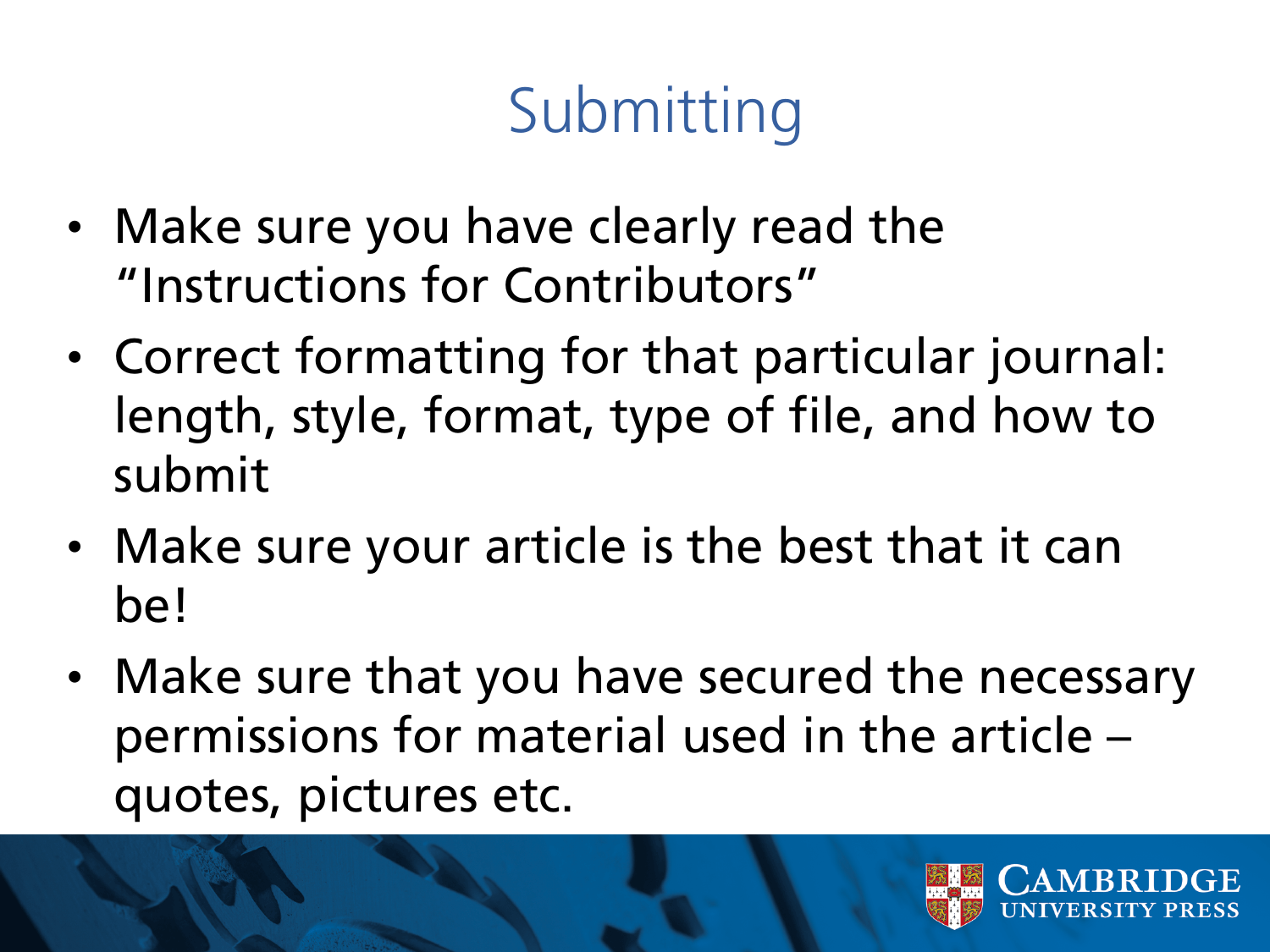|   | Journal of Fluid Mechanics         |          |  |
|---|------------------------------------|----------|--|
|   | Search Journal of Fluid Mechanics  | $\alpha$ |  |
| y | Submit your article<br>Information |          |  |

**Information** 

< Back to journal

List of keywords

**Editorial board** 

**Impact Factor** 

JFM open access - FAQs

Instructions for contributors

Journal of Fluid Mechanics is the leading international journal in the field and is essential reading developments in fluid mechanics. It publishes authoritative articles covering theoretical, compu investigations of all aspects of the mechanics of fluids. Each issue contains papers both on the mechanics and on their applications to other fields such as aeronautics, astrophysics, biology, o engineering, hydraulics, materials, meteorology, oceanography, geology, acoustics and combu fully developed and supported primary research and is expected to have a clear conclusion tha made to the advancement of fluid mechanics.

A paper is only accepted for publication in JFM after careful and thorough review identifying that terms of scientific content and clarity of exposition.

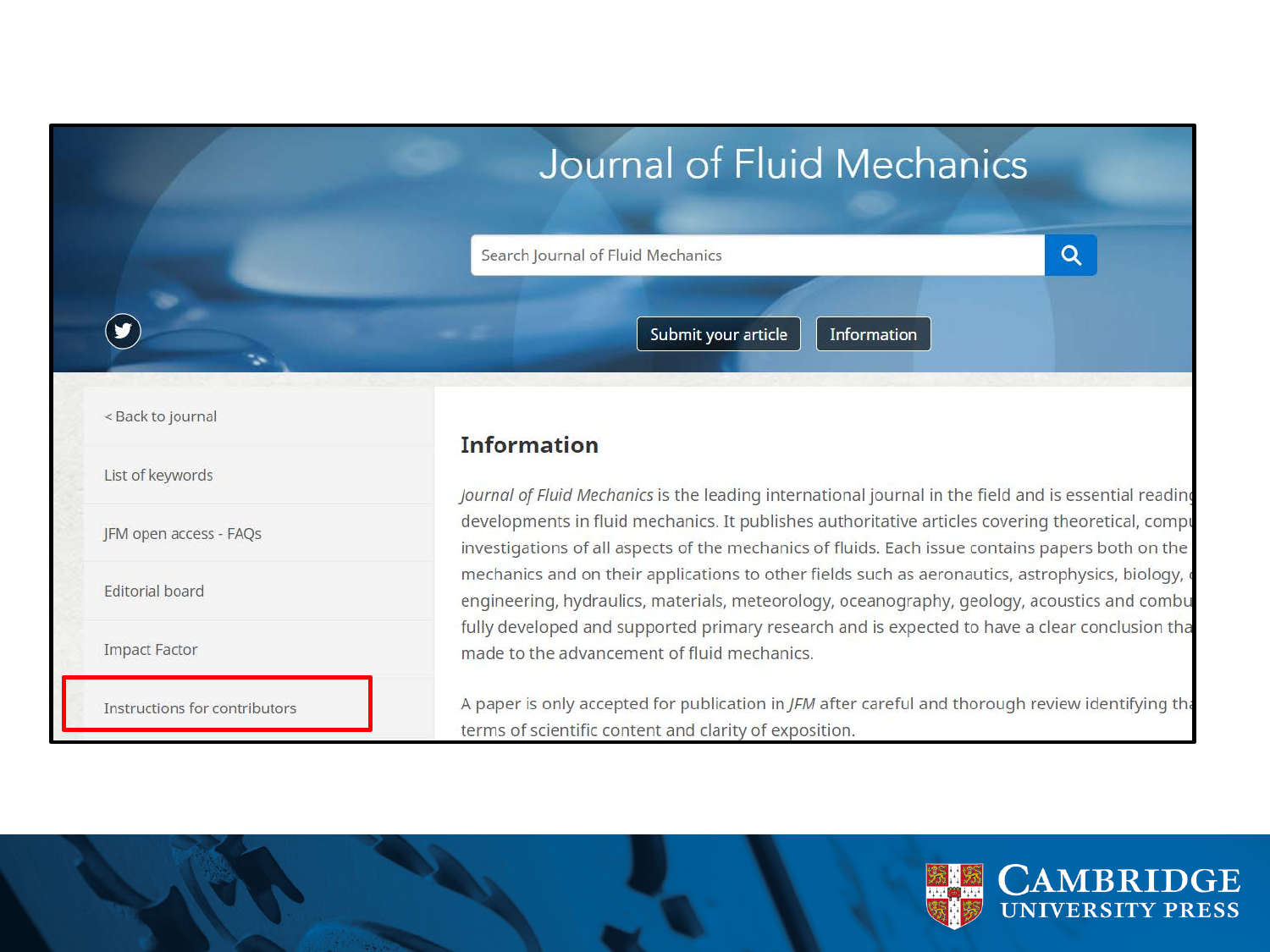## Before you submit your paper

#### Internal review

- Ask your peers to read it, to get an alternative perspective
- Ask someone outside your field to read it
- Write a covering letter to the editor
	- Should clearly explain (but not overstate) the research
	- Should explain why you have chosen this journal
- Submit with the consent of all authors and to only one journal
	- Duplicate submission wastes everyone's time
	- If detected, it will likely lead to rejection by *all* journals

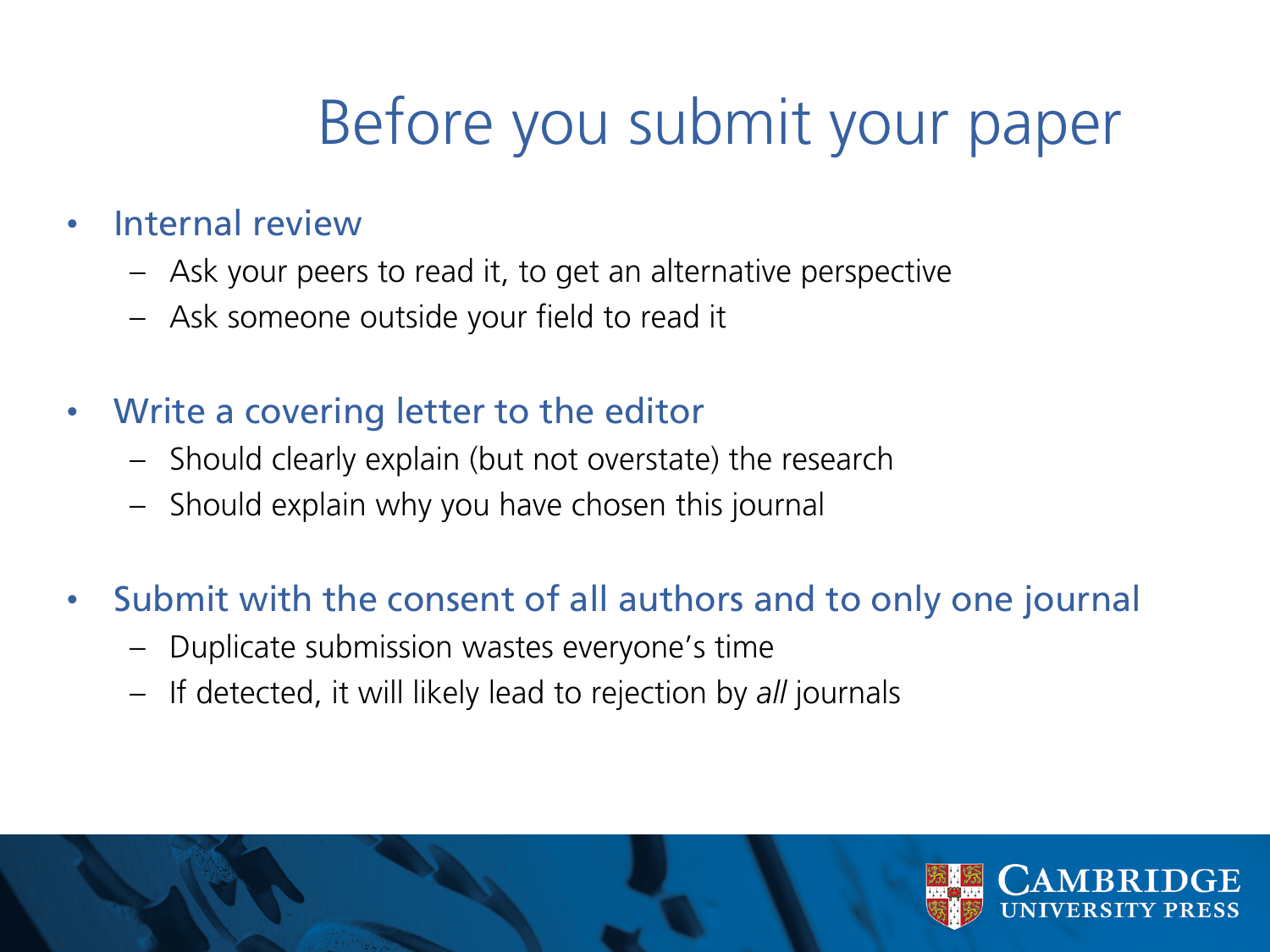#### Journal Publishing Process



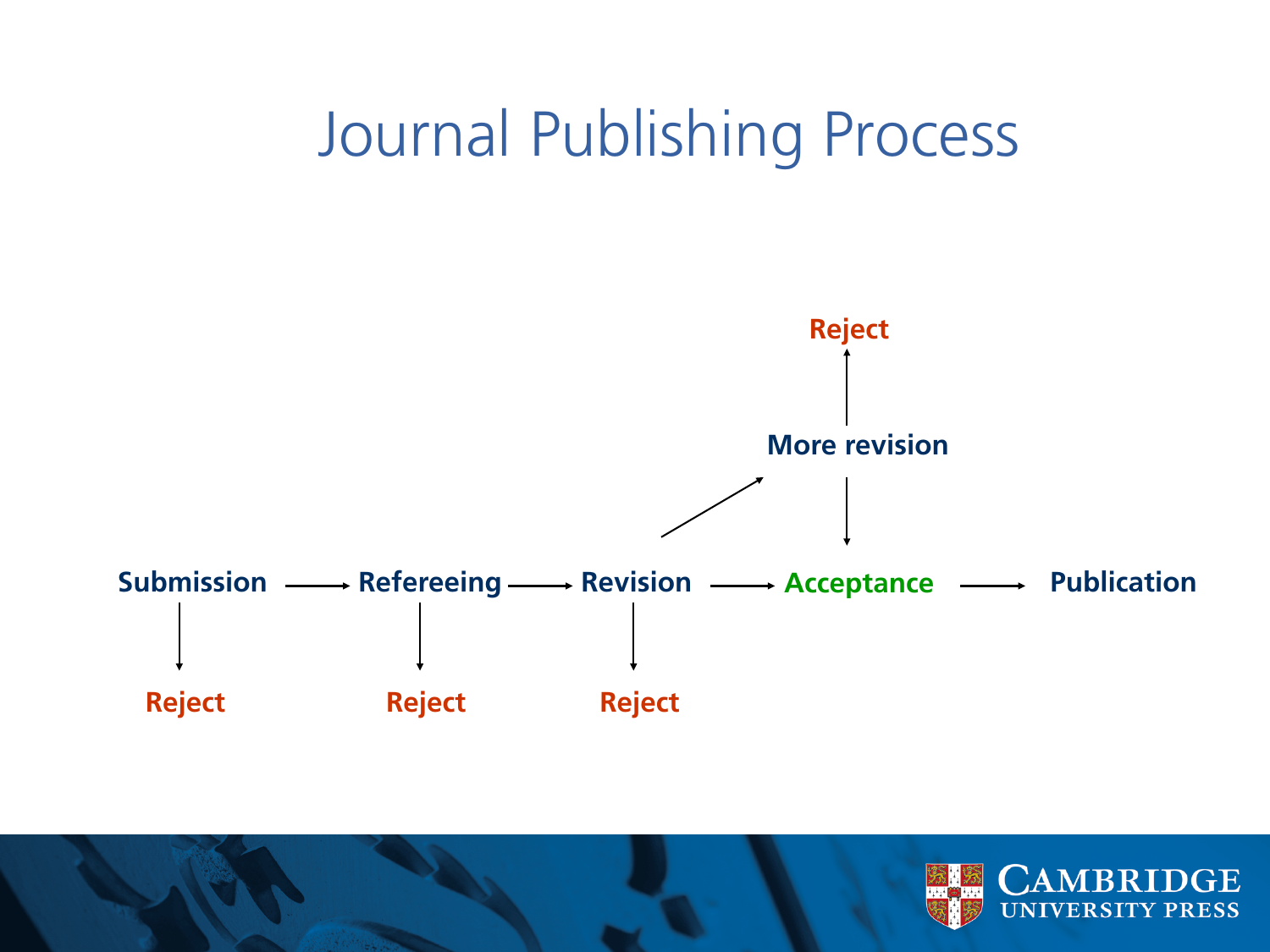#### What happens once you have submitted?

- Acknowledgement of receipt
- Editorial review
- Sent for peer review
- What are the drivers & motivations for the Editor?
	- Publishing new, interesting, and important research
	- Improving the profile and impact of their journal
	- Providing content the subscribers want to read (and pay for)
	- Publishing papers that will attract new authors and readers

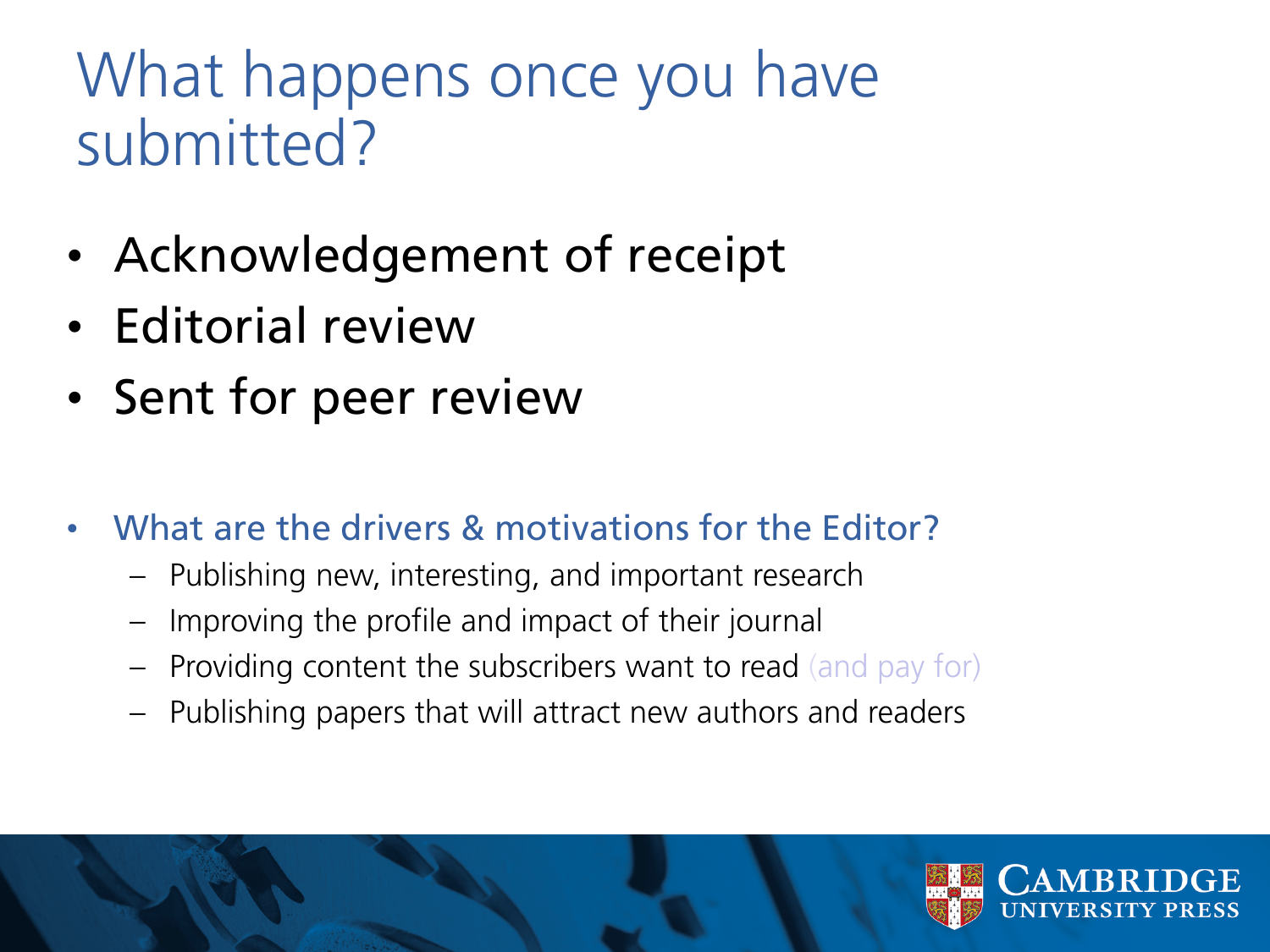# What is the Editor seeking?

- Quality!
	- Good research: well planned & well executed study
	- Good presentation
- Novelty, significance, originality
- Consistency with scope and direction of journal
- Demonstrated broad interest to readership
- Will it cite?
- Interesting, well written 'story'
- Clarity and honesty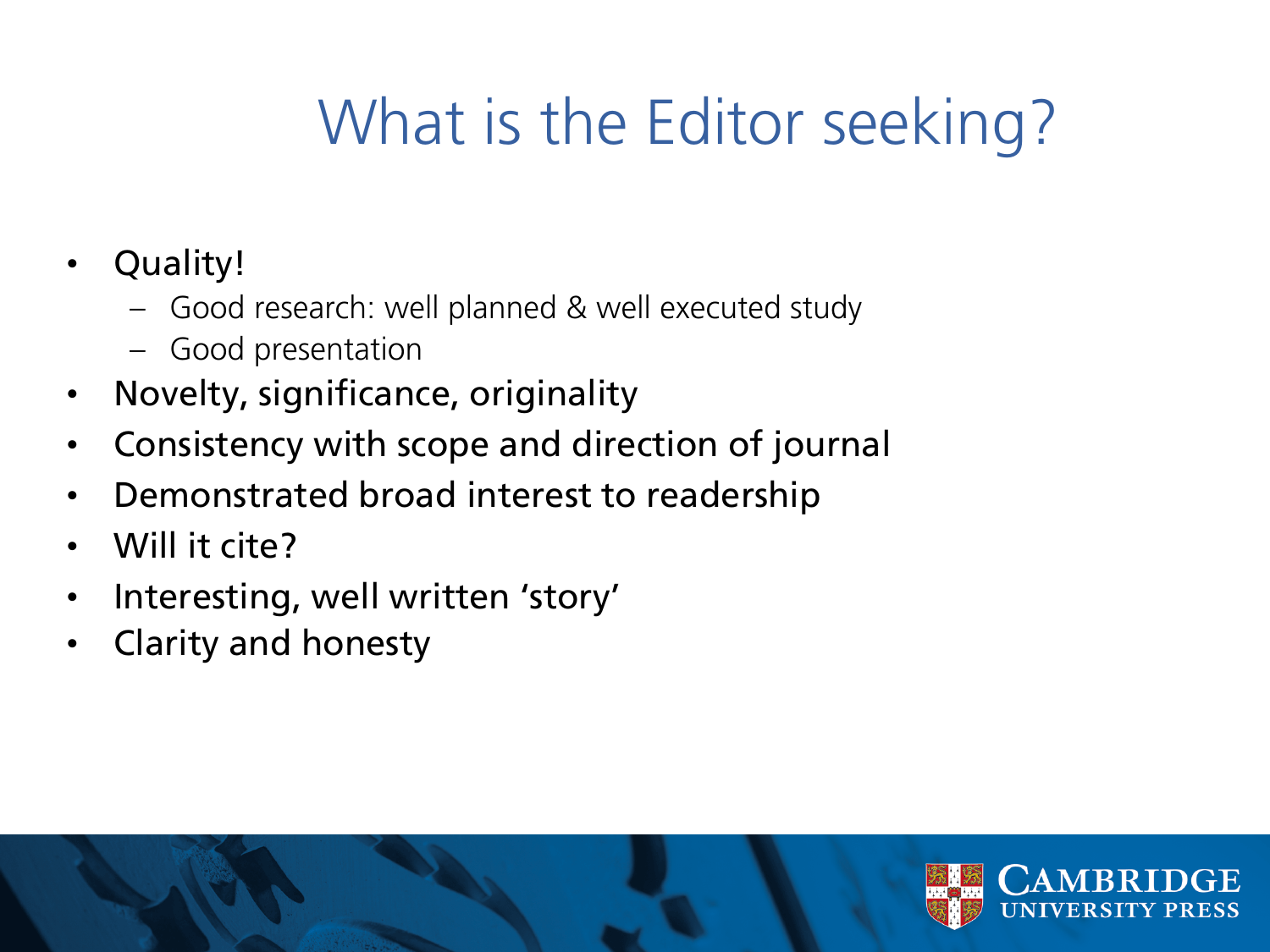## Editorial ethical issues

Editors are responsible for everything published in their journals. They must ensure:

- •Integrity of the academic record
- •Fair, objective assessment of all submissions
- •Identities protected as appropriate
- •Unpublished work remains confidential while in review
- •All research conforms to accepted ethical guidelines; appropriate permits obtained

•Business needs do not compromise intellectual standards or freedom of expression

•It's worth having a look at Retraction Watch (link in the references section)

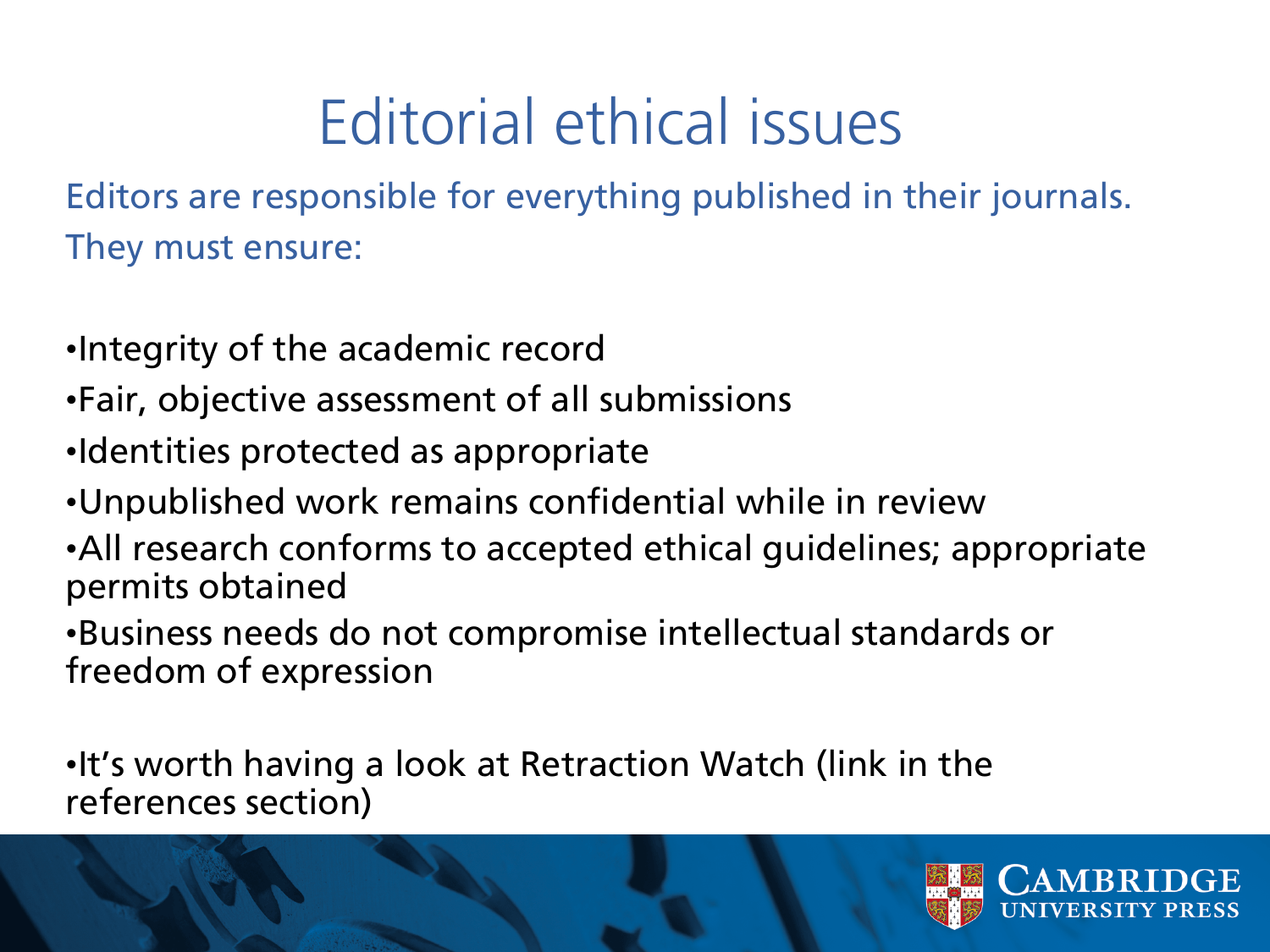#### Retraction Watch



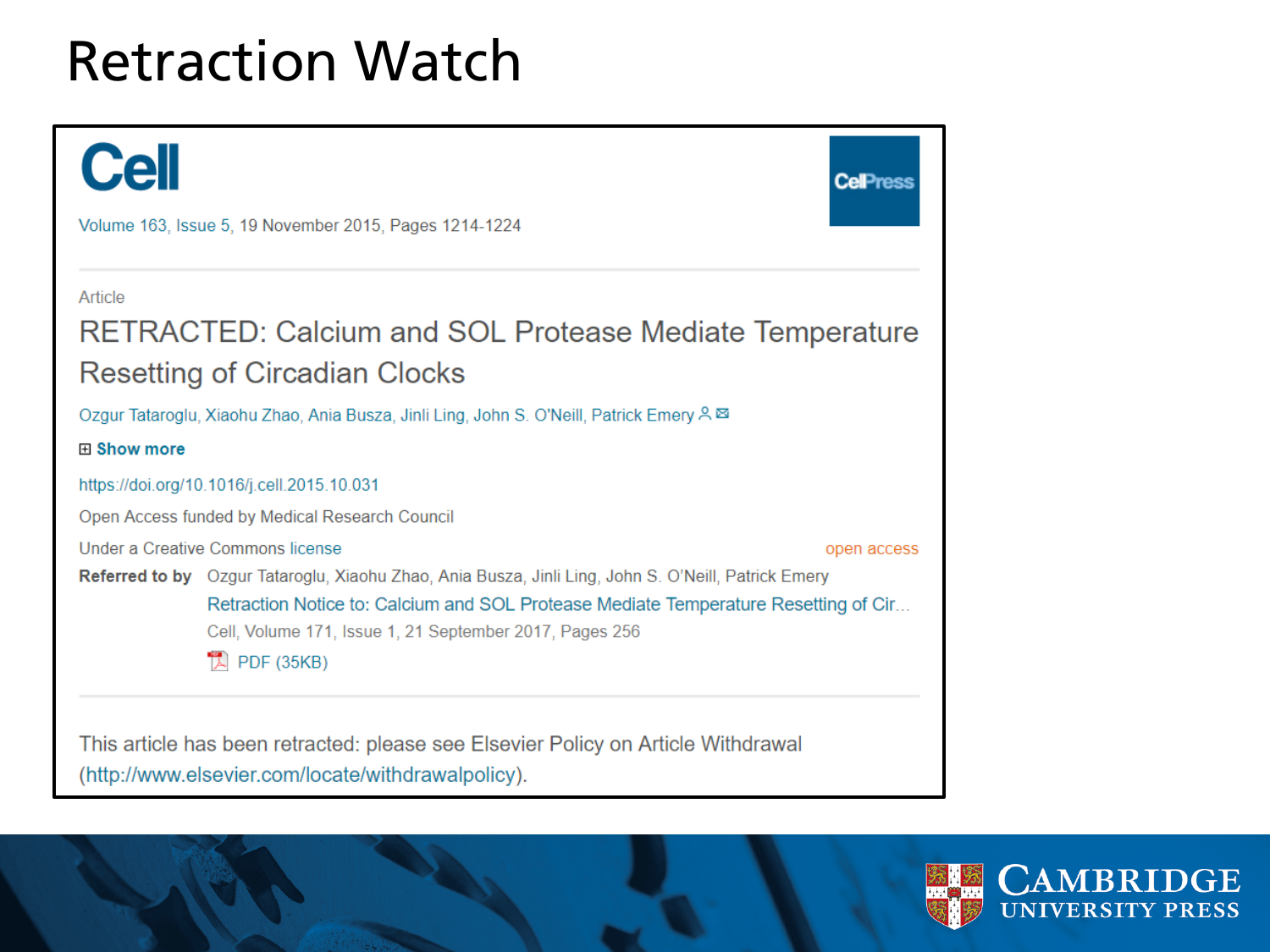#### Peer-review ethical issues 1

- Reviewers must be appropriate and able to comment usefully
- Editors should respect requests from authors not to use a particular reviewer, if these are well reasoned
- Reviewers must declare any possible conflict of interest to the Editor –competing unpublished results, personal disagreements, previous review of the same paper, involvement with the work, close association with the author(s), financial dealings
- Reviewers have a duty of confidentiality during assessment
	- •Should seek the Editor's permission to obtain additional advice from colleagues •May not use data, arguments or interpretations without the authors' consent

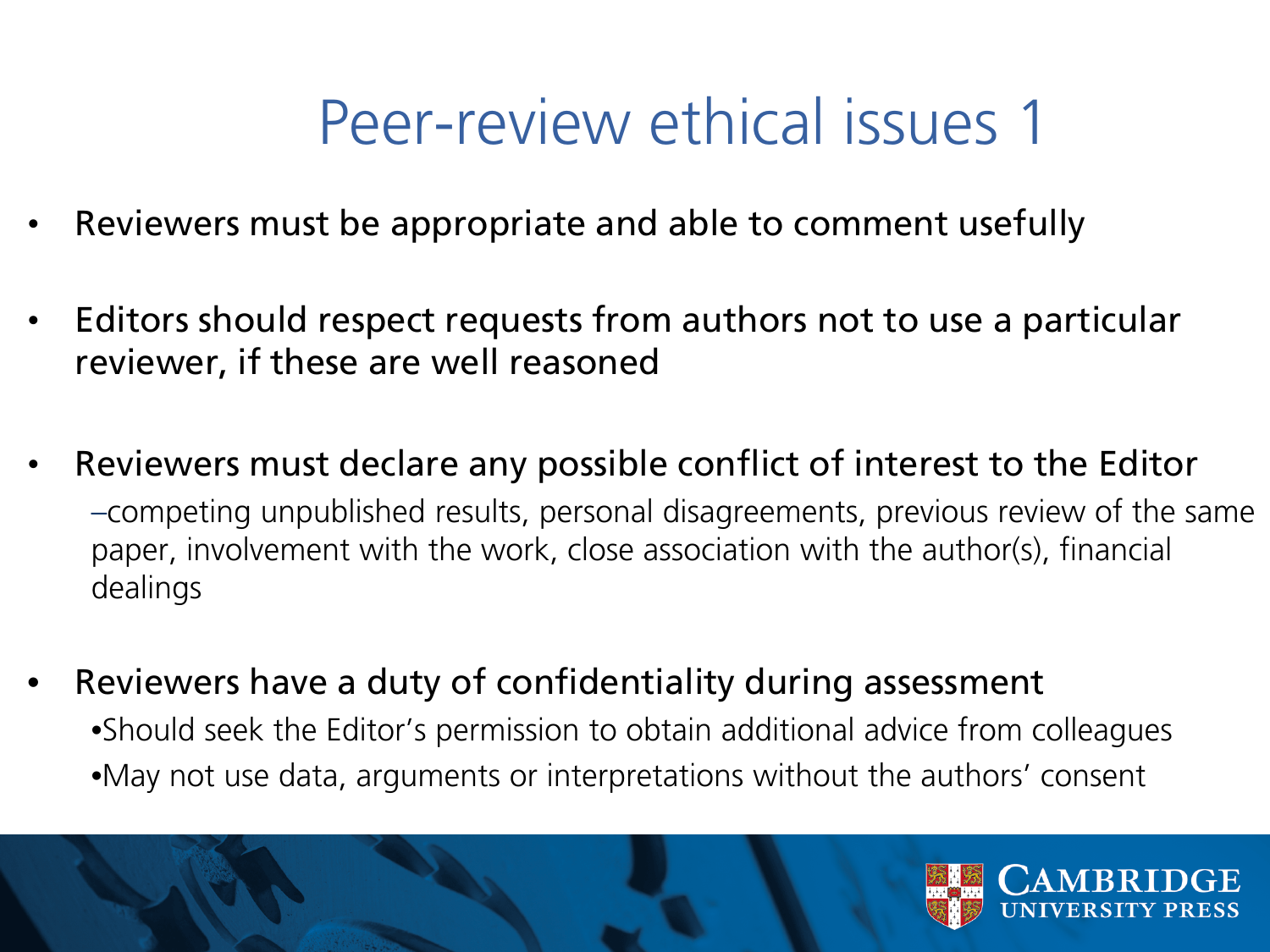### Referee reports One paper, two perspectives

**Title** XXX **Title** XXX **Authors** YYY **Authors** YYY **Quality of the Science Quality of the Science**

Important research on topic of broad significance; novel aspects

Reject in present form, but encourage submission of new manuscript

Yes No

**Reviewer Number 1 Reviewer Number 2** Mostly competent, suffering from serious flaws Experimentally and/or theoretically excellent, reliable data, no flaws **Importance of the Science Importance of the Science** Important research on topic of broad significance; novel aspects **Quality of Science Rating** 3/5 **Quality of Science Rating** 4/5 **Importance of Science Rating** 3/5 **Importance of Science Rating** 4/5 **Overall Assessment Overall Assessment** Accept after minor revision; no further referee assessment **Reduction in Length Reduction in Length**

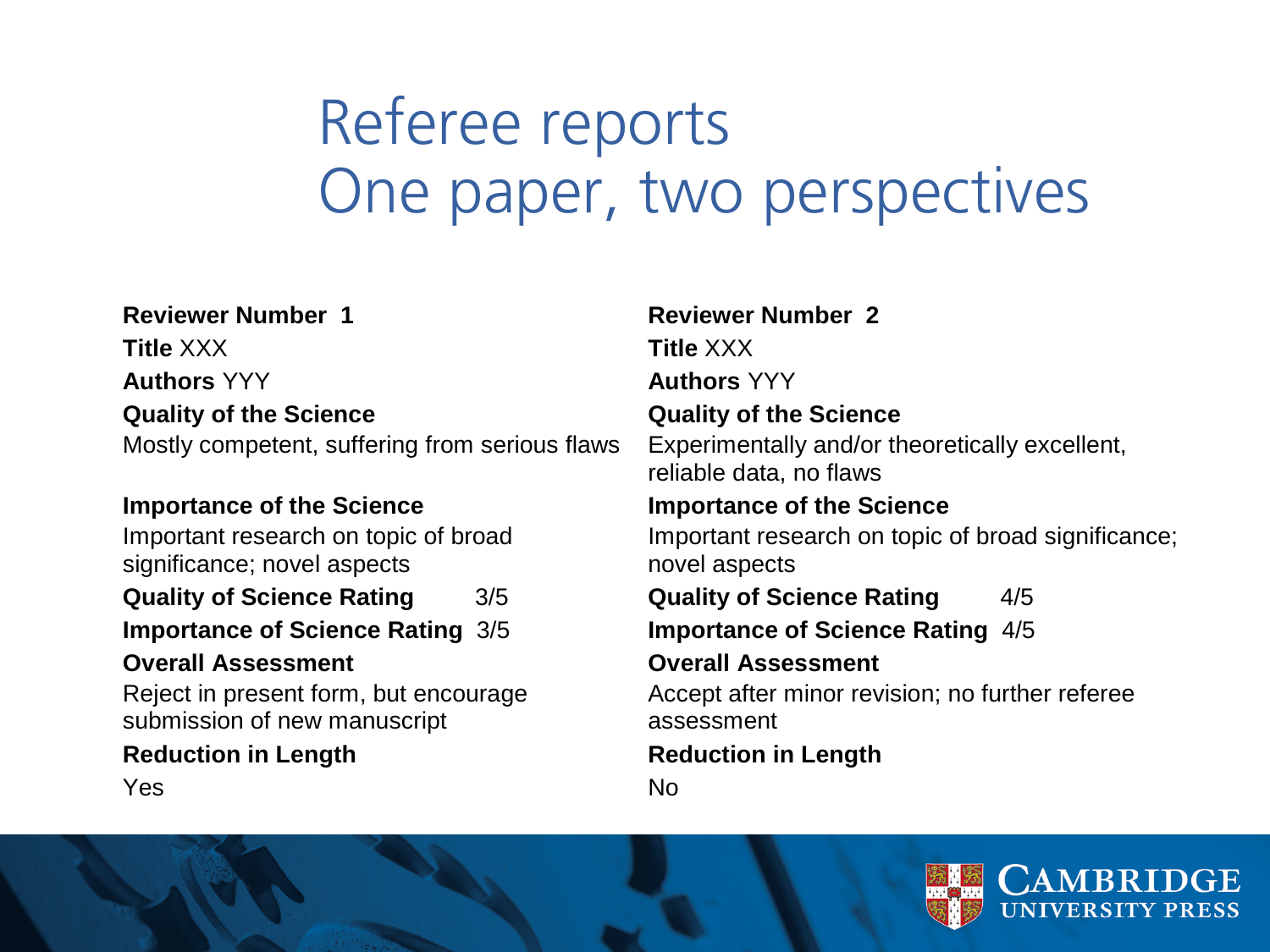### Referee reports One paper, two perspectives

#### What does the author see?

| <b>Reviewer Number 1</b><br><b>Title XXX</b>                          | <b>Reviewer Number 2</b><br><b>Title XXX</b>                                     |  |
|-----------------------------------------------------------------------|----------------------------------------------------------------------------------|--|
| <b>Authors YYY</b>                                                    | <b>Authors YYY</b>                                                               |  |
| <b>Quality of the Science</b>                                         | <b>Quality of the Science</b>                                                    |  |
| Mostly competent, suffering from serious flaws                        | <b>Experimentally and/or theoretically excellent,</b><br>reliable data, no flaws |  |
| <b>Importance of the Science</b>                                      | <b>Importance of the Science</b>                                                 |  |
| Important research on topic of broad<br>significance; novel aspects   | Important research on topic of broad significance;<br>novel aspects              |  |
| <b>Quality of Science Rating</b><br>3/5                               | 4/5<br><b>Quality of Science Rating</b>                                          |  |
| <b>Importance of Science Rating 3/5</b>                               | <b>Importance of Science Rating</b><br>4/5                                       |  |
| <b>Overall Assessment</b>                                             | <b>Overall Assessment</b>                                                        |  |
| Reject in present form, but encourage<br>submission of new manuscript | Accept after minor revision; no further refered<br>assessment                    |  |
| <b>Reduction in Length</b>                                            | <b>Reduction in Length</b>                                                       |  |
| Yes                                                                   | No                                                                               |  |

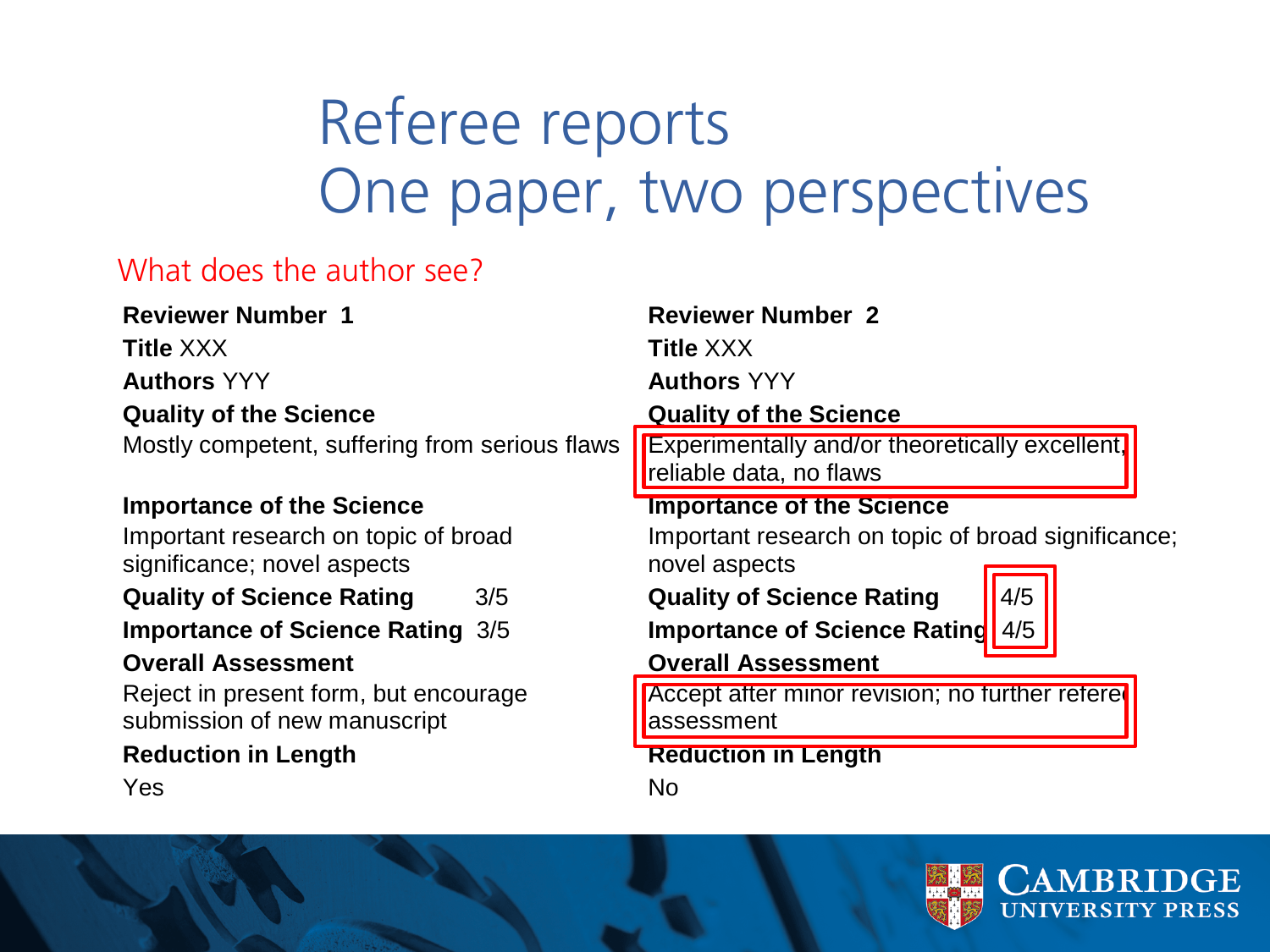### Referee reports One paper, two perspectives

| What does the author see?                                             | What does the editor see?                                                        |
|-----------------------------------------------------------------------|----------------------------------------------------------------------------------|
| <b>Reviewer Number 1</b>                                              | <b>Reviewer Number 2</b>                                                         |
| <b>Title XXX</b>                                                      | Title XXX                                                                        |
| <b>Authors YYY</b>                                                    | <b>Authors YYY</b>                                                               |
| <b>Quality of the Scinnal</b>                                         | <b>Quality of the Science</b>                                                    |
| Mostly competent suffering from serious flaws                         | <b>Experimentally and/or theoretically excellent,</b><br>reliable data, no flaws |
| <b>Importance of the Science</b>                                      | <b>Importance of the Science</b>                                                 |
| Important research on topic of broad                                  | Important research on topic of broad significance;                               |
| significance; novel aspects                                           | novel aspects                                                                    |
| 3/5<br><b>Quality of Science Rating</b>                               | 4/5<br><b>Quality of Science Rating</b>                                          |
| 3/5<br><b>Importance of Science Rating</b>                            | <b>Importance of Science Rating 4/5</b>                                          |
| <b>Overall Assessment</b>                                             | <b>Overall Assessment</b>                                                        |
| Reject in present form, but encourage<br>submission of new manuscript | Accept after minor revision; no further refered<br>assessment                    |
| <b>Reduction in Length</b>                                            | <b>Reduction in Length</b>                                                       |
| Yes                                                                   | <b>No</b>                                                                        |

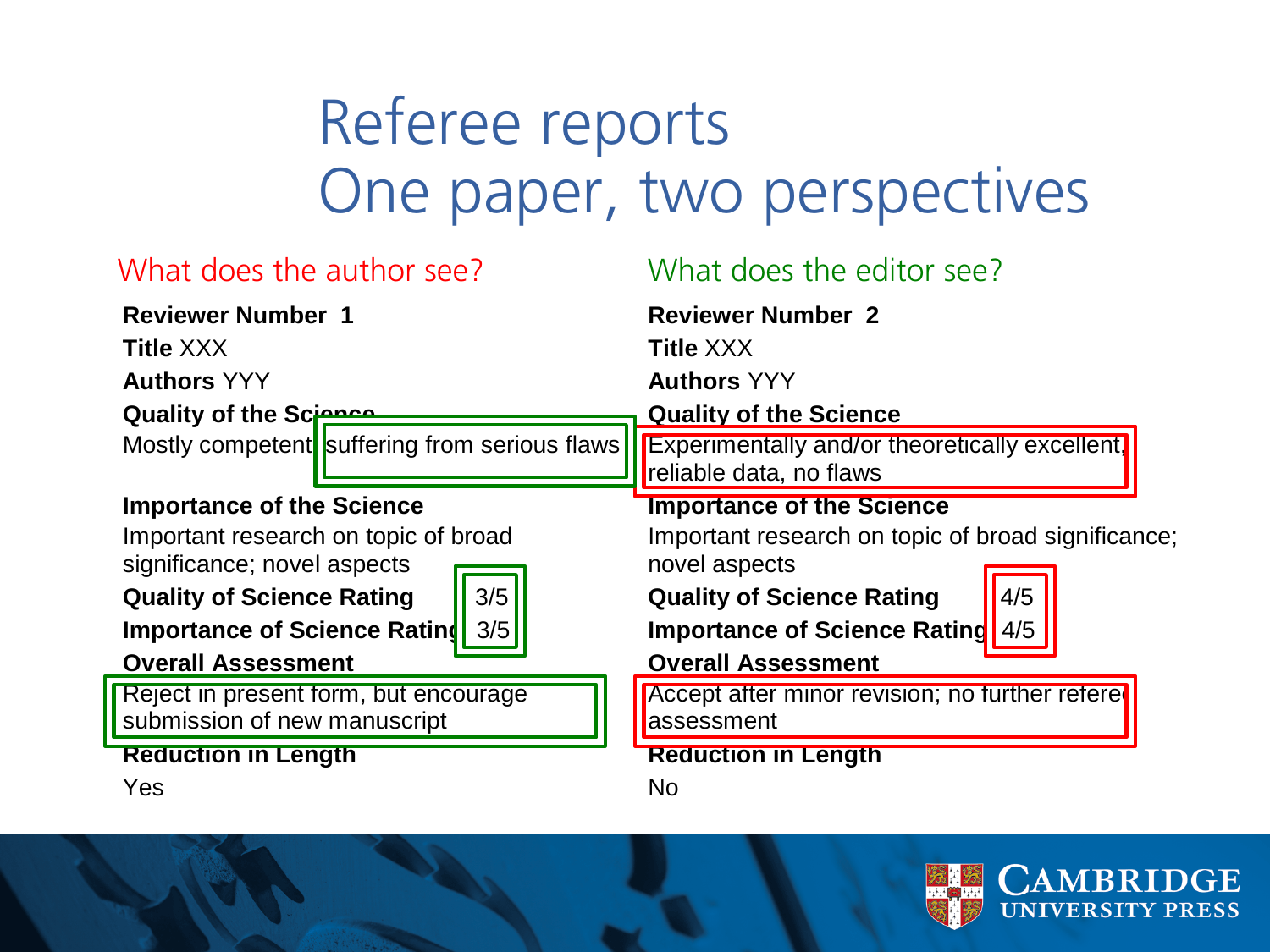## Responding to referee reports

- Read the editor's letter first for instruction
- Take a deep breath
- Read the reports
- Put them aside for a day to a week
- Re-read the reports, discuss with co-workers
- Revise the paper and prepare a response document
- Even comments that seem aggressive or ignorant can be helpful
- Always view this as a chance to improve the paper

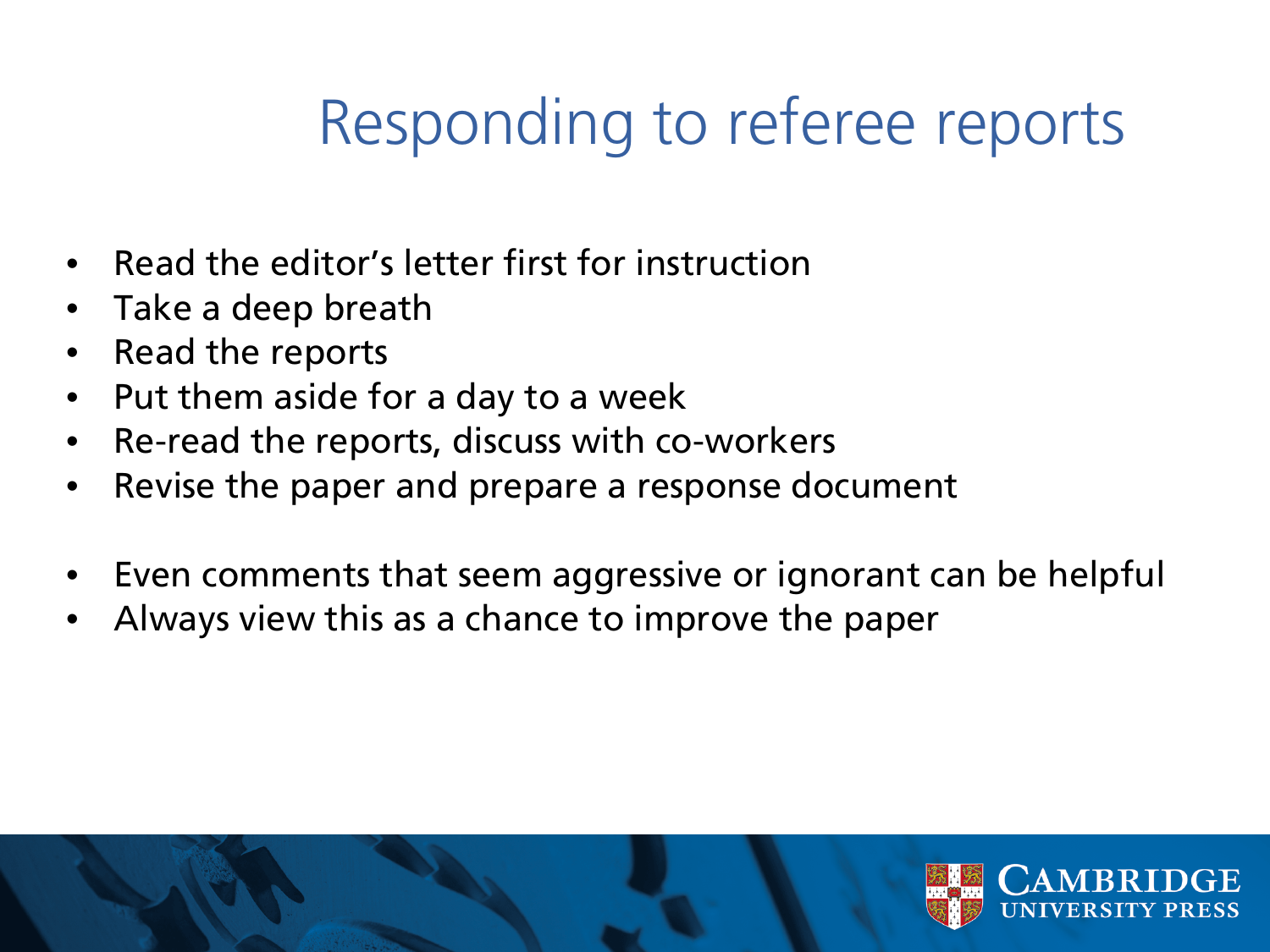## Getting a positive decision

- If you've been asked to revise the paper, the Editor thinks you have something worth publishing
- The Editor will make a final decision based on how well the referees' reports have been addressed, so

-Revise with care

-Respond fully to each of the referees' comments

-Present cogent and complete arguments if you have not followed a referee's recommendation

Once your article is published, celebrate!  $\odot$  The next day, update your resume / C.V.

*Make the Editor's job as easy as possible*

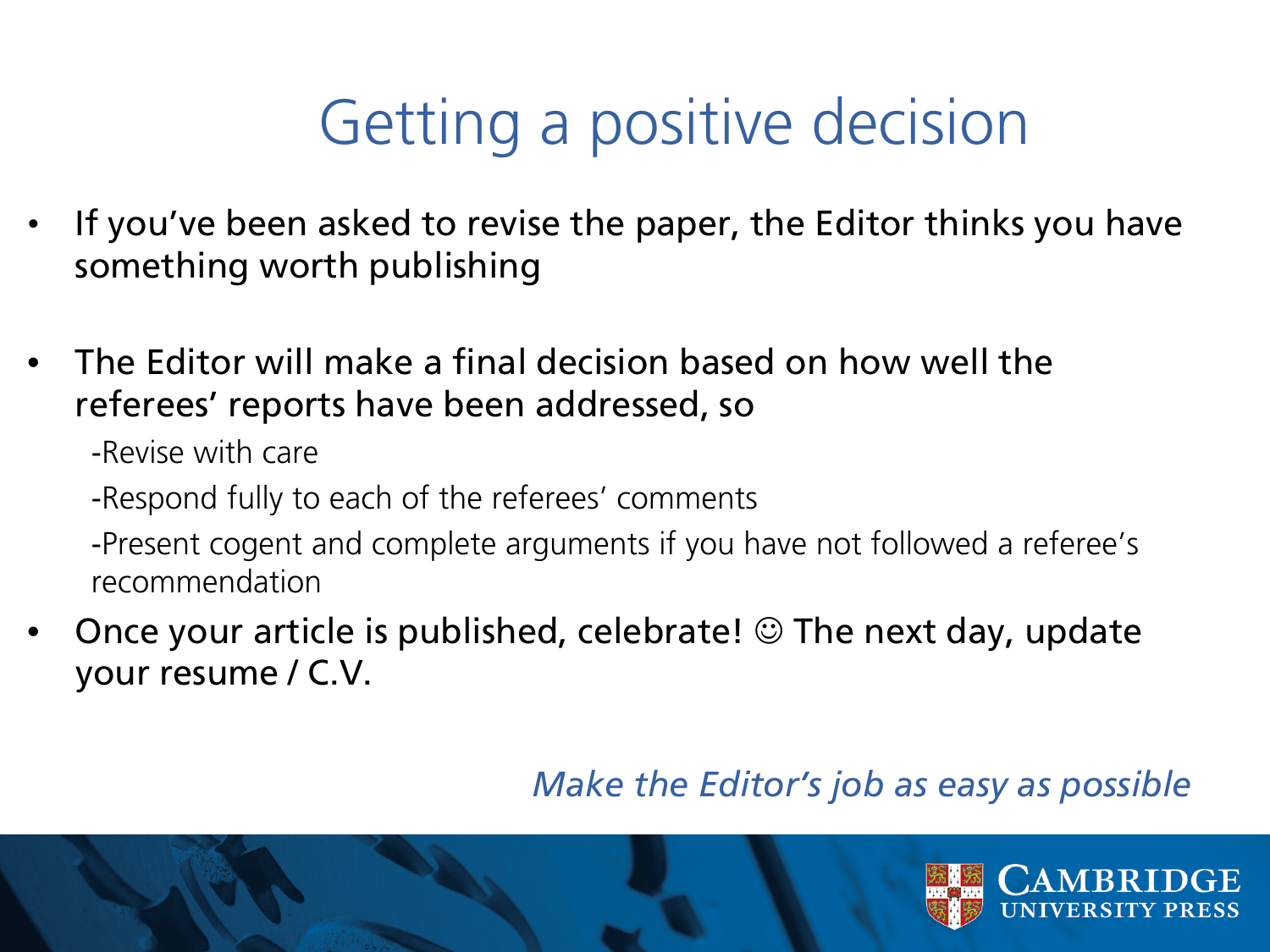## Concluding remarks

Writing for successful publication means

•having a well designed, original study to write about •knowing what you want to write and why •understanding who you are writing for •writing clearly and honestly •making the story interesting •highlighting the significance of the results •responding carefully and positively to referees' reports